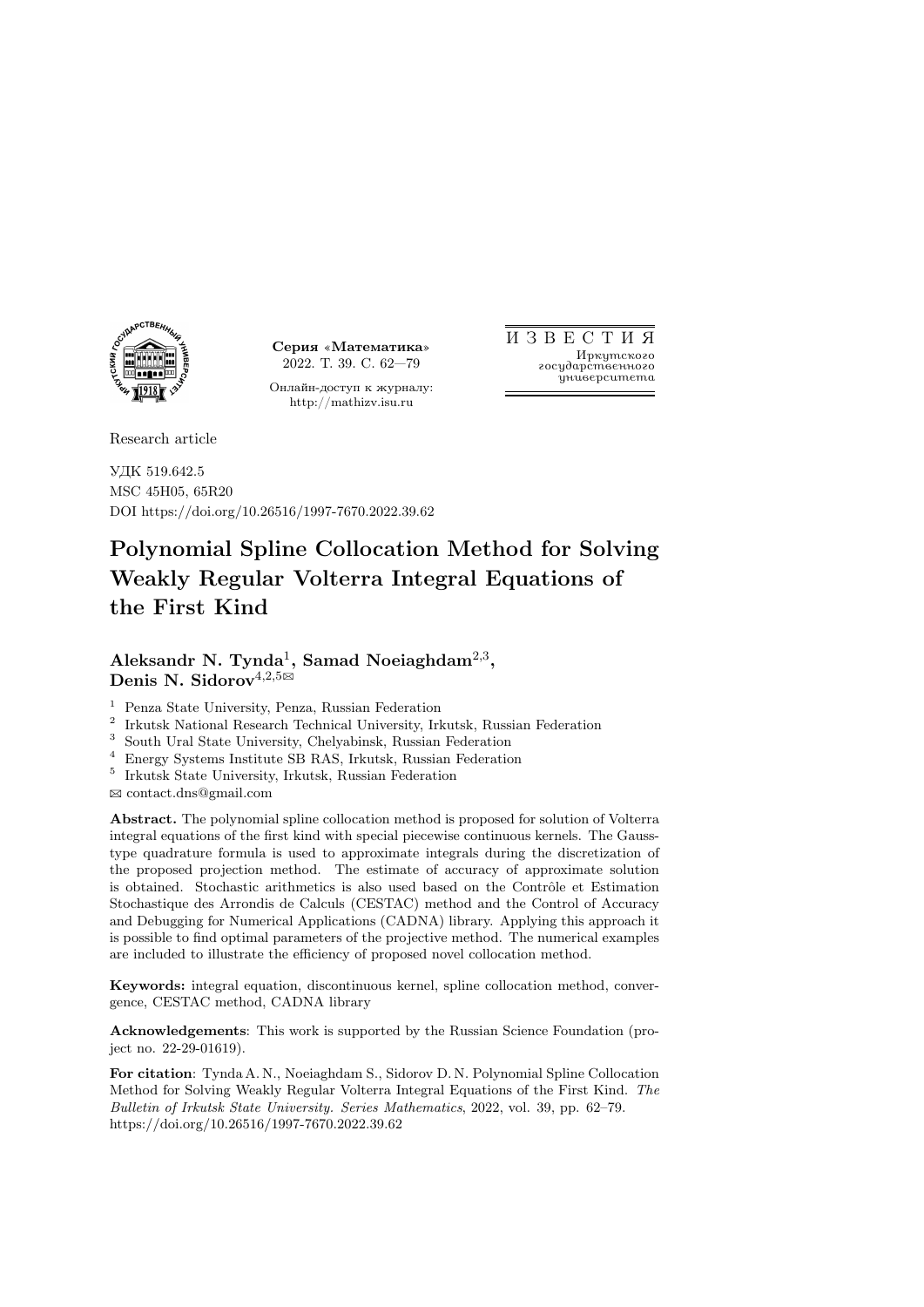Научная статья

# Метод полиномиальной сплайн-коллокации для решения слабо регулярных интегральных уравнений Вольтерра I рода

# А. Н. Тында<sup>1</sup>, С. Нойягдам<sup>2,3</sup>, Д. Н. Сидоров<sup>4,2,5</sup>

<sup>1</sup> Пензенский государственный университет, Пенза, Российская Федерация

<sup>2</sup> Иркутский национальный исследовательский университет, Иркутск, Российская Федерация

<sup>3</sup> Южно-Уральский государственный университет, Челябинск, Российская Федерация

<sup>4</sup> Институт систем энергетики им. Л. А. Мелентьева СО РАН, Иркутск, Российская Федерация

<sup>5</sup> Иркутский государственный университет, Иркутск, Российская Федерация  $\boxtimes$  contact.dns@gmail.com

Аннотация. Предложен метод полиномиальной сплайн-коллокации для решения интегральных уравнений Вольтерра первого рода с кусочно-непрерывными ядрами. Для аппроксимации интегралов при дискретизации в предлагаемом проекционном методе используется квадратурная формула типа Гаусса. Получена оценка точности приближенного решения. Также используется стохастическая арифметика (СА) на основе метода Controle et Estimation Stochastique des Arrondis de Calculs (CESTAC) и библиотеки Control of Accuracy and Debugging for Numerical Applications (CADNA). Применяя этот подход, можно найти оптимальные параметры проекционного метода. Приведены численные примеры, иллюстрирующие эффективность предложенного нового метода коллокации.

Ключевые слова: интегральное уравнение, разрывное ядро, метод сплайн-коллокации, сходимость, метод CESTAC, библиотека CADNA

Благодарности: Работа выполнена при поддержке Российского научного фонда (проект № 22-29-01619).

Ссылка для цитирования: Tynda A. N., Noeiaghdam S., Sidorov D. N. Polynomial Spline Collocation Method for Solving Weakly Regular Volterra Integral Equations of the First Kind // Известия Иркутского государственного университета. Серия Математика. 2022. Т. 39. C. 62–79.

https://doi.org/10.26516/1997-7670.2022.39.62

# 1. Introduction

This article focuses on the following weakly regular Volterra equations of the first kind

$$
\int_0^t K(t,s)x(s)ds = g(t), \ \ 0 \le s \le t \le T, \ g(0) = 0,
$$
\n(1.1)

where jump discontinuous kernels are defined as follows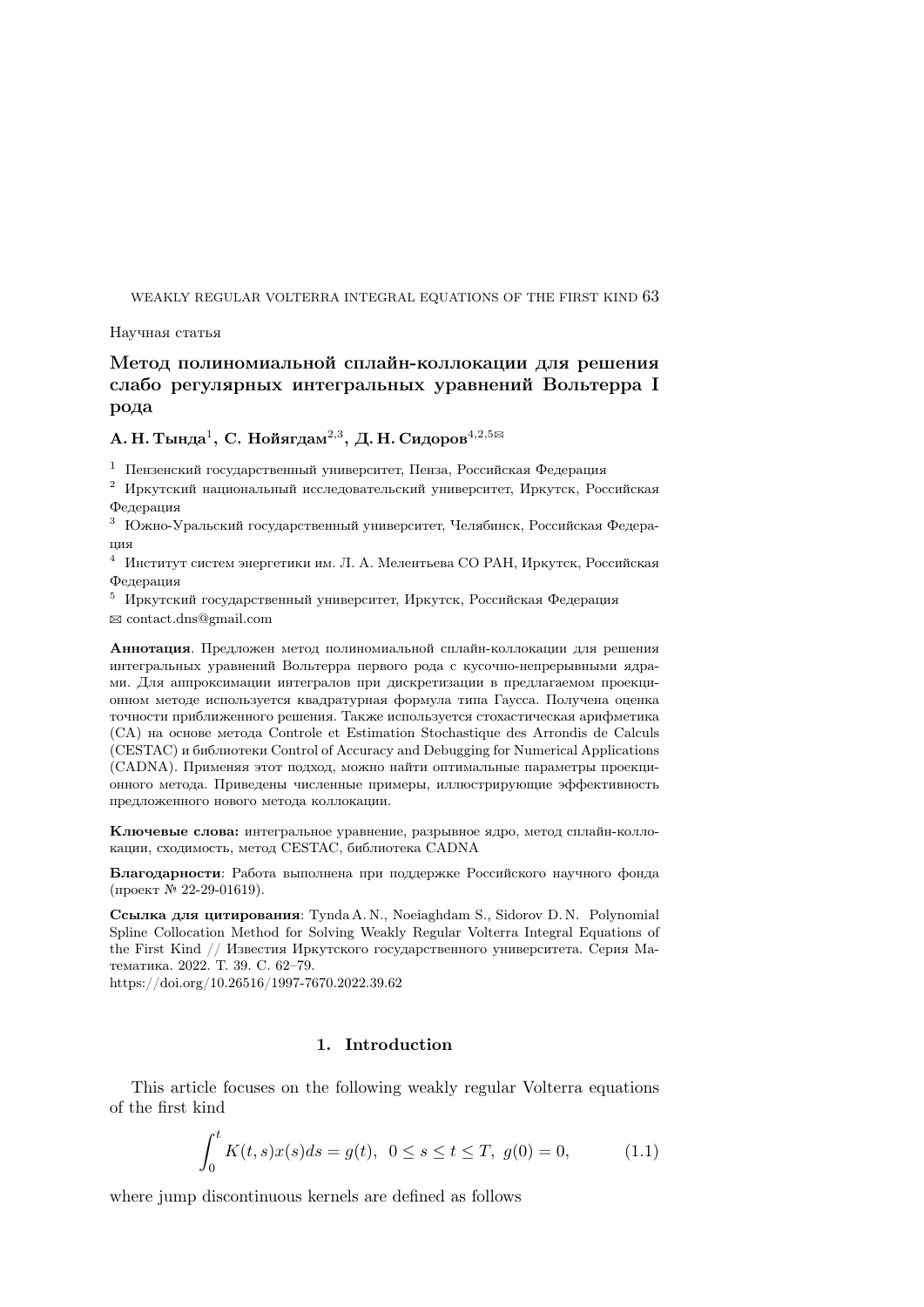$$
K(t,s) = \begin{cases} K_1(t,s), \ t,s \in m_1, \\ \dots \\ K_n(t,s), \ t,s \in m_n, \end{cases}
$$
 (1.2)

where  $m_i = \{t, s \mid \alpha_{i-1}(t) < s < \alpha_i(t)\}, \ \alpha_0(t) = 0, \ \alpha_n(t) = t, \ i = \overline{1, n},$  $\alpha_i(t), g(t) \in C^1_{[0,T]},$  functions  $K_i(t,s)$  have continuous derivatives with respect to t for  $(t, s) \in cl(m_i)$ ,  $K_n(t, t) \neq 0$ ,  $\alpha_i(0) = 0$ ,  $0 < \alpha_1(t) < \alpha_2(t)$  $\ldots < \alpha_{n-1}(t) < t$ , functions  $\alpha_1(t), \ldots, \alpha_{n-1}(t)$  increase in a small neighborhood  $0 \le t \le \tau$ ,  $0 < \alpha'_1(0) \le \ldots \le \alpha'_{n-1}(0) < 1$ ,  $cl(m_i)$  denotes closure of set  $m_i$ .

Such weakly regular Volterra equations of the first kind with piecewise continuous kernels were first classified and generalised by Sidorov [1] and Lorenzi [2] and extensively studied by many authors during the last decade. Here readers may refer to monograph [7] and references therein. Volterra operator equations of the first kind were studied by Sidorov and Sidorov [8], sufficient conditions for existence of unique solution are obtained. Tynda et al [9] employed direct quadrature methods for solution of equations (1.1) both in linear and nonlinear cases. Muftahov and Sidorov [10] considered the numerical solution of nonlinear systems of such equations. Aghaei et al [11] applied Legendre polynomials approximation method for solution of solution of linear Volterra integral equations with piecewise continuous kernels. The numerical solution of the first kind Volterra convolution integral equations of the first kind with broad class of piecewise smooth kernels was considered by Davies and Duncan [12]. They employed the cubic convolution spline method and proved a stability bound. Such Volterra models enjoys applications in modeling various dynamical processes including storage systems [13; 14]. Generalized quadratures were employed by Sizikov and Sidorov [15] for solving singular Volterra integral equations of Abel type in application to infrared tomography. The numerical solution of the second-kind Volterra integral equation with weakly singular kernel is considered in the piecewise polynomial collocation space by Linag and Brunner [3]. For conventional review of Volterra integral equations theory readers may refer e.g. to monographs by Brunner [4] and by Apartsyn [5]. Some studies of the Volterra integral equations of the first kind have led to the paradoxes as noted by Tynda in zbMATH [6].

In this paper, we also implement the CESTAC method and apply the CADNA library to find the numerical validation of the spline-collocation method to solve the problem (1.1). The priority of this strategy is to find the optimal step, accuracy and error of the numerical method. The paper is organised as following. In Section 2, the spline-collocation method is presented. Also the convergence of the method and smoothness of the solutions are studied. The use of Floating Point Arithmetic (FPA) is discussed in Section 3. The CESTAC method and its principle theorem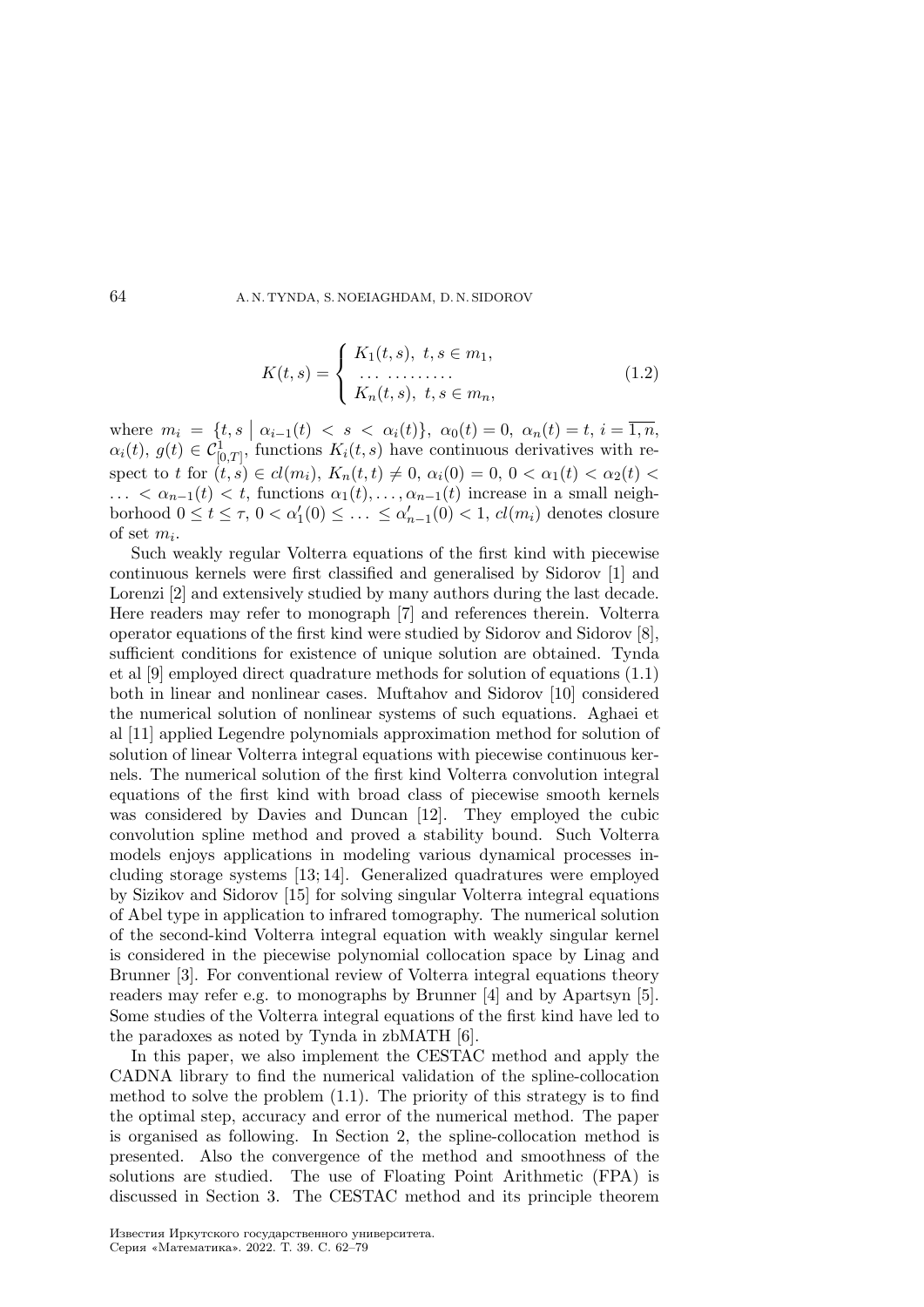can be found in Section 4. Using the this theorem we will show, how can we replace the conditions  $(3.1)$  with  $(3.2)$ . The numerical results are illustrated in Section 5. Also in this section the comparative study between the results of the stochastic arithmetic (SA) and the FPA can be found.

#### 2. Polynomial spline-collocation method

In this section, we construct a numerical method for solving problem  $(1.1) - (1.2)$ , based on the approximation of the exact solution by continuous local splines. First of all, within the framework of conditions (1.2), we replace the original equation (1.1) of the first kind with an equivalent equation of the second kind. To do this, we apply the standard technique of differentiating the equation:

$$
x(t) - \int_0^t h(t,s)x(s)ds = f(t), \ h(t,s) = -\frac{K'_t(t,s)}{K(t,t)}, \ f(t) = \frac{g'(t)}{K(t,t)}. \tag{2.1}
$$

Let us rewrite this equation in operator form

$$
(I - H)x = f
$$
, where  $(I - H)x \equiv x(t) - \int_0^t h(t, s)x(s)ds$ . (2.2)

#### 2.1. Numerical scheme

Let us introduce the partition of the interval  $[0, T]$  with grid points  $t_k, k = 0, 1, \ldots, N$ . The introduced grid of nodes is not necessarily uniform and depends on the smoothness properties of the exact solution. Denote by  $\Delta_k$  the segments  $\Delta_k = [t_k, t_{k+1}], k = 0, 1, \ldots, N-1$ . Let then

$$
\xi_k^j \in \Delta_k, \ j = 0, 1, \dots, r - 1; \ \xi_k^0 = t_k, \ \xi_k^{r-1} = t_{k+1}; \ k = 0, 1, \dots, N - 1,
$$
\n(2.3)

be additional nodes distributed in a certain way over the segment  $\Delta_k$ . We denote by  $P_r(x, \Delta_k)$  an operator, putting to the function  $x(t)$ ,  $t \in \Delta_k$ , in correspondence an interpolation polynomial of degree  $r-1$  for  $k = 0, N-1$ constructed on knots  $\xi_k^j$ <sup>*f*</sup><sub>k</sub>. Let then  $x_N(t)$  be a local spline, defined on  $[0, T]$ and composed of polynomials  $P_r(x, \Delta_k), k = 0, 1, ..., N - 1$ .

We look for an approximate solution of  $(2.2)$  as a spline  $x_N(t)$  with unknown values  $x_N(\xi_k^j)$  $\lambda_k^j$ ,  $k = 0, 1, \ldots, N - 1, j = 0, 1, \ldots, r - 1$ , at the knots of the grid.

The grid (2.3) depends on the considered class of functions to which the exact solutions belong and will be specified below.

The values  $x_N(\xi_k^i)$  in each segment  $\Delta_k$ ,  $k = 0, 1, ..., N - 1$ , are determined step-by-step by the spline-collocation technique from the systems of linear equations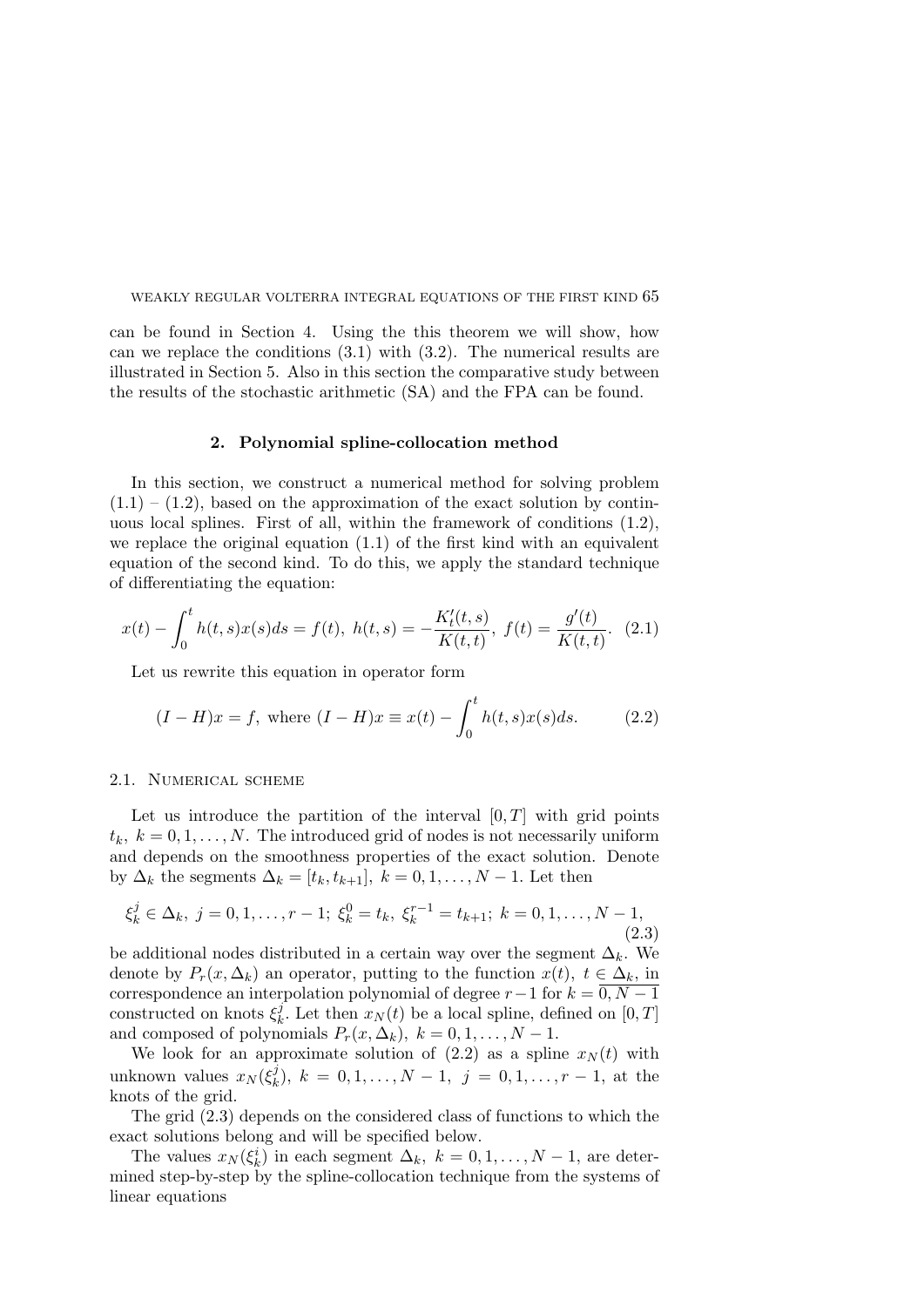$$
(I - H)P_N[x(t), \Delta_k] \equiv P_N[x(t), \Delta_k] -
$$

$$
-P_N \left[ \int_{\Delta_k} P_N^{\tau}[h(t, s)] P_N[x(s), \Delta_k] ds, \Delta_k \right] = P_N[f_k(t), \Delta_k]. \tag{2.4}
$$

Here  $P_N$  is an operator of projection on the set of the local splines of the form  $x_N(t)$ ;  $f_k(t)$  is a new right part of equation (2.1) including the integrals over segments  $\Delta_j$ ,  $j = 0, 1, \ldots, k - 1$ , processed at the previous steps (in these domains, the spline parameters are already known):

$$
f_k(t) = f(t) + \sum_{l=0}^{k-1} \int_{t_l}^{t_{l+1}} h(t,s)x_N(s)ds.
$$

#### 2.2. Convergence substantiation

Let us rewrite equation (2.1) and projective method (2.4) in the operator form:

$$
x - Hx = f
$$
,  $H: X \to X$ ,  $X \subset C(\Omega)$ ,  $\Omega = [0, T]$ , (2.5)

$$
x_N - P_N H x_N = P_N f, P_N : X \to X_N, X_N \subset C(\Omega), \tag{2.6}
$$

where X is a dense set in  $C(\Omega)$  and  $X_N$  are the sets of corresponding local splines.

Since the homogenous Volterra integral equation  $x - Hx = 0$  has only the trivial solution, the operator  $I - H$  is injective. Hence, the operator  $I - H$ has the bounded inverse operator  $(I - H)^{-1} : X \to X$ . For all sufficiently large  $N$  we have the estimates

$$
\|(I - P_N H)^{-1}\|_{C(\Omega)} = \|\left((I - H) + (H - P_N H)\right)^{-1}\|_{C(\Omega)} \le
$$
  

$$
\le \frac{\|(I - H)^{-1}\|_{C(\Omega)}}{1 - \|(I - H)^{-1}\|_{C(\Omega)}\|H - P_N H\|_{C(\Omega)}} \le 2\|(I - H)^{-1}\|_{C(\Omega)} = A \text{ (const)}
$$
  
if  

$$
\|H - P_N H\|_{C(\Omega)} \le \frac{1}{2\|(I - H)^{-1}\|_{C(\Omega)}}.
$$

$$
\quad \text{if} \quad
$$

$$
||H - P_N H||_{C(\Omega)} \leq \frac{1}{2|| (I - H)^{-1} ||_{C(\Omega)}}
$$

Let us show that the last estimate holds for all sufficiently large  $N$ . Since  $y(t) \equiv (Hx)(t) \in X$  and X is a dense set in  $C(\Omega)$ , we have

$$
||H - P_N H||_{C(\Omega)} = \sup_{x \in X, ||x|| \leq 1} \max_{t \in \Omega} |x(t) - P_N x(t)| \leq e_N,
$$

where  $e_N \to 0$  as  $N \to \infty$ . Therefore,  $\|H - P_N H\|_{C(\Omega)} \leq \frac{1}{2\|(I-H)^{-1}\|}$ starting with sufficiently large  $N$ .

Известия Иркутского государственного университета. Серия «Математика». 2022. Т. 39. С. 62–79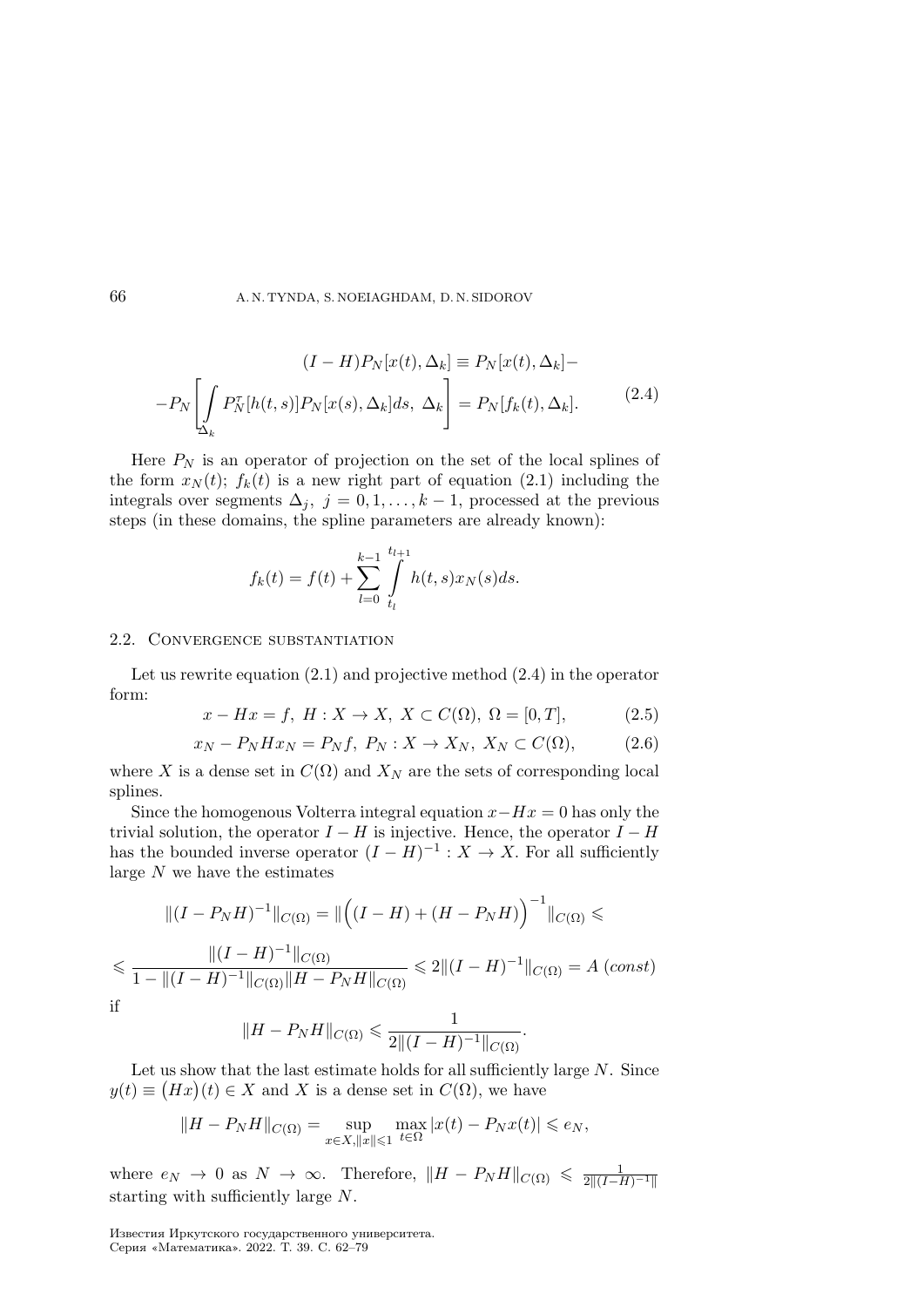Thus, the operators  $(I - P_N H)^{-1}$  are exist and uniformly bounded and equation (2.6) has a unique solution for all sufficiently large  $N$  [16]. Taking into account that  $P_N x \to x$  as  $N \to \infty$  for all  $x \in X$ , we apply the projection operator  $P_N$  both to the left and the right parts of equation (2.5):  $x-P_N H x = P_N f + x-P_N x$ . Subtracting this equation from (2.6), we obtain  $(I - P_N H)(x_N - x) = P_N x - x$ , and  $(x_N - x) = (I - P_N H)^{-1} (P_N x - x)$ .

This implies

$$
||x_N - x||_C \leqslant A||P_N x - x||_C \leqslant e_N(X). \tag{2.7}
$$

Thus, the accuracy of the approximate solution obtained via projective method (2.6) is determined by the accuracy  $e_N(X)$  of the approximation of functions from  $X$  by the local splines.

#### 2.3. Smooth solutions

In this chapter, we describe in more detail the projection method (2.4) for the case of smooth input functions. Namely, let the functions  $K_i(t, s)$ ,  $i = 1, 2, \ldots, n$  and  $g(t)$  in (1.1)-(1.2) satisfy additional smoothness conditions. Let  $g(t) \in C^{r+1}[0,T]$ ,  $K_i(t,s) \in C^{r+1,r}[0,T]^2$  (continuously differentiable on each variable). The exact solution  $x(t)$  of the equation (1.1) in this case belongs to  $X = C<sup>r</sup>[0, T]$  [7].

We introduce the uniform partition of the interval  $[0, T]$  with grid points  $t_k=\frac{kT}{N}$  $\frac{kT}{N}$ ,  $k = 0, 1, \ldots, N$ . Denote by  $\Delta_k$  the segments  $\Delta_k = [t_k, t_{k+1}], k =$  $0, 1, \ldots, N-1$ . Let  $\xi_k^j = \frac{t_{k+1}+t_k}{2} + \frac{t_{k+1}-t_k}{2}$  $\frac{1-t_k}{2}y_j$ , and  $j = 1, 2, \ldots, r-2$ ;  $\xi_0^k =$  $t_k, \xi_{r-1}^k = t_{k+1}; k = 0, 2, ..., N-1$ . where  $y_j$  are the roots of the Legendre polynomials of degree  $r - 2$ .

We denote by  $P_r(x, \Delta_k)$  an operator, putting to the function  $x(t), t \in \Delta_k$ in correspondence an interpolation polynomial of degree  $r - 1$  for  $k =$  $\overline{0, N-1}$  constructed on knots  $\xi_k^j$  $\mathcal{L}_k^j$ . Let then  $x_N(t)$  be a local spline, defined on  $[0, T]$  and composed of polynomials  $P_r(x, \Delta_k), k = 0, 1, ..., N - 1$ . We look for an approximate solution of the equation (1.1) as a spline  $x_N(t)$ ,  $0 \leqslant t \leqslant T$ , with unknown coefficients  $x_k^j$  $\lambda_k^j, k = 0, N - 1.$  Let us describe the process of definition  $x_k^j$  $\mu_k^j$ . At first we find the coefficients  $x_0^j$  $j_0^j, j=0,1,\ldots,r-$ 1, from the system of equations

$$
P_r(x,\Delta_0)(\xi_0^j) - P_r \left[ \int_0^{\xi_0^j} h(\xi_0^j,\tau) P_r(x,\Delta_0)(\tau) d\tau, \Delta_0 \right] = P_r(f,\Delta_0)(\xi_0^j). \tag{2.8}
$$

Here for integrals calculation in (2.8) we employ compound Gaussian quadrature rule with  $r - 2$  points constructed on the auxiliary mesh linked to the lines  $\alpha_i(t), i = \overline{1, n}$ , of the kernel discontinuities for each specific value of  $N$ . Note also that all values of the unknown function in intermediate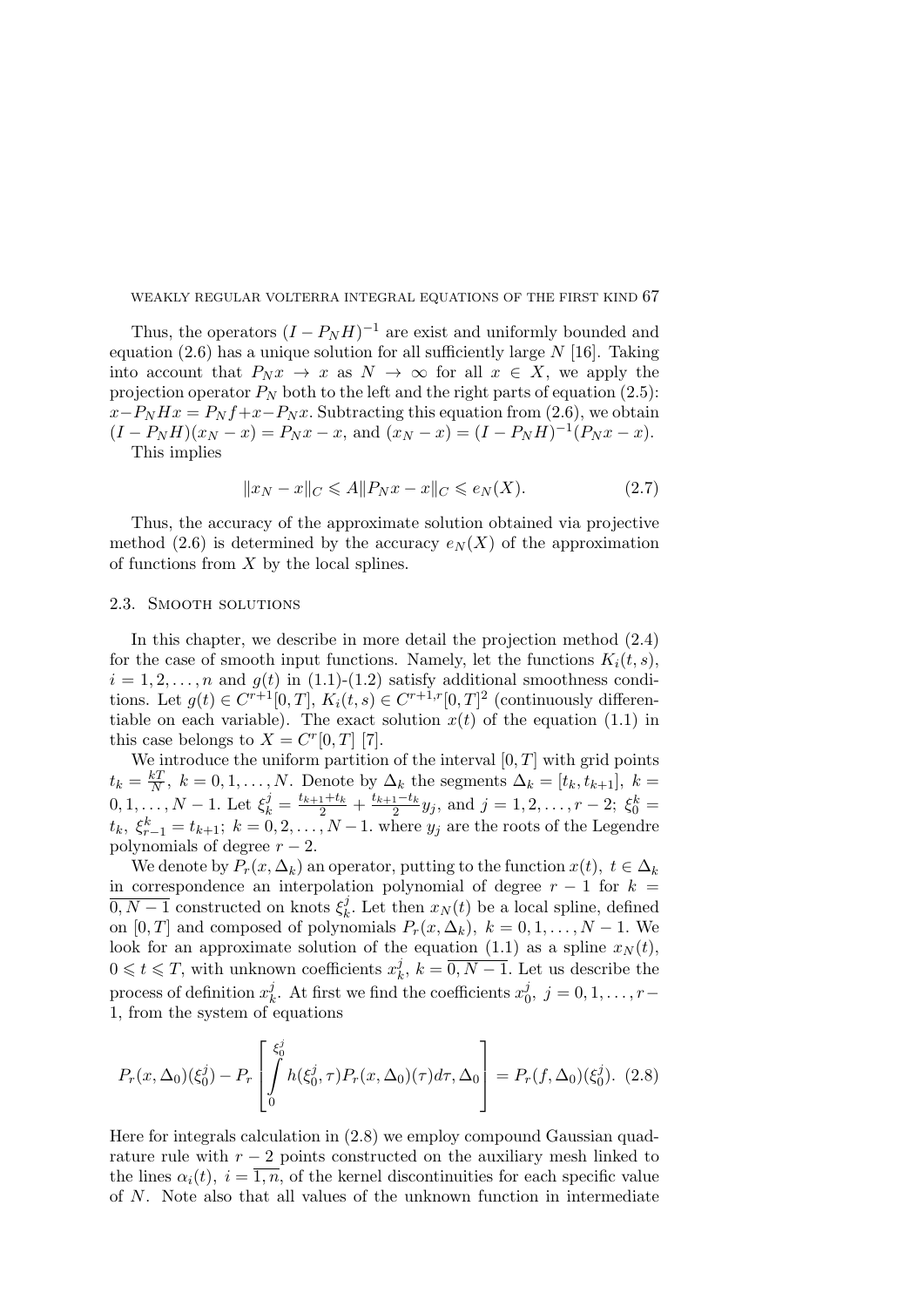points are computed with help of interpolation. The resulting system of linear algebraic equations is then solved by the Jordan-Gauss method.

In order to determine the coefficients  $x_1^{\tilde{j}}$  $j_1^j, j = 0, 1, \ldots, r - 1$ , of the local spline  $x_N(t)$  on the segment  $\Delta_1$  we represent (2.1) in the following form

$$
x(t) - \int_{\xi_1^0}^t h(t,\tau)x(\tau)d\tau = f_1(t), \ f_1(t) = f(t) + \int_0^{\xi_0^{\tau-1}} h(t,\tau)P_r(x(\tau),\Delta_0)d\tau.
$$
\n(2.9)

The equation (2.9) is then solved by analogy, using the scheme (2.8). Repeating this process N times we obtain the approximate solution  $x_N(t)$  of the equation  $(2.1)$  over all interval  $[0, T]$ .

The error of approximation of the exact solution by the polynomials constructed in this way at each step of the process can be estimated by the following inequality (here readers may refer to [17])

$$
||x(t) - x_N(t)||_{C[\Delta_k]} \le \frac{L_r \left(\frac{T}{N}\right)^r}{r!}, \ k = 0, 1, \dots, N - 1, \quad L_r = \max_{t \in \Delta_k} |x^r(t)|.
$$
\n(2.10)

Taking into account the general estimate (2.7) of the error of the method, we obtain the error estimate in this case  $(X = C<sup>r</sup>[0,T])$ 

$$
||x(t) - x_N(t)||_{C[0,T]} \asymp N^{-r}.
$$
\n(2.11)

Boikov and Tynda [18;19] established that such type numerical methods for Volterra integral equations are also optimal with respect to complexity and accuracy order. Thus, an effective projective method for solving equations of the form (1.1) is proposed.

#### 3. Using the Floating Point Arithmetic

In general form when floating point arithmetic (FPA) is employed it is necessary to have the exact and approximate solutions  $x(t)$  and  $x<sub>N</sub>(t)$  and also small value  $\epsilon$  to use the following conditions

$$
|x(t) - x_N(t)| \le \epsilon, \quad or \quad |x_N(t) - x_{N-1}(t)| \le \epsilon. \tag{3.1}
$$

But the main problem is that the exact solution and optimal  $\epsilon$  are unknowns. Thus by putting small values instead of  $\epsilon$ , the approximate solution will not be accurate and for large values we will have many extra iterations. In order to avoid these problems, the CESTAC method and the CADNA library will be utilized [34]. In this novel method, the accuracy will be obtained using successive iterations  $x_N(t)$  and  $x_{N-1}(t)$  and the following condition

$$
|x_N(t) - x_{N-1}(t)| = 0.0.
$$
\n(3.2)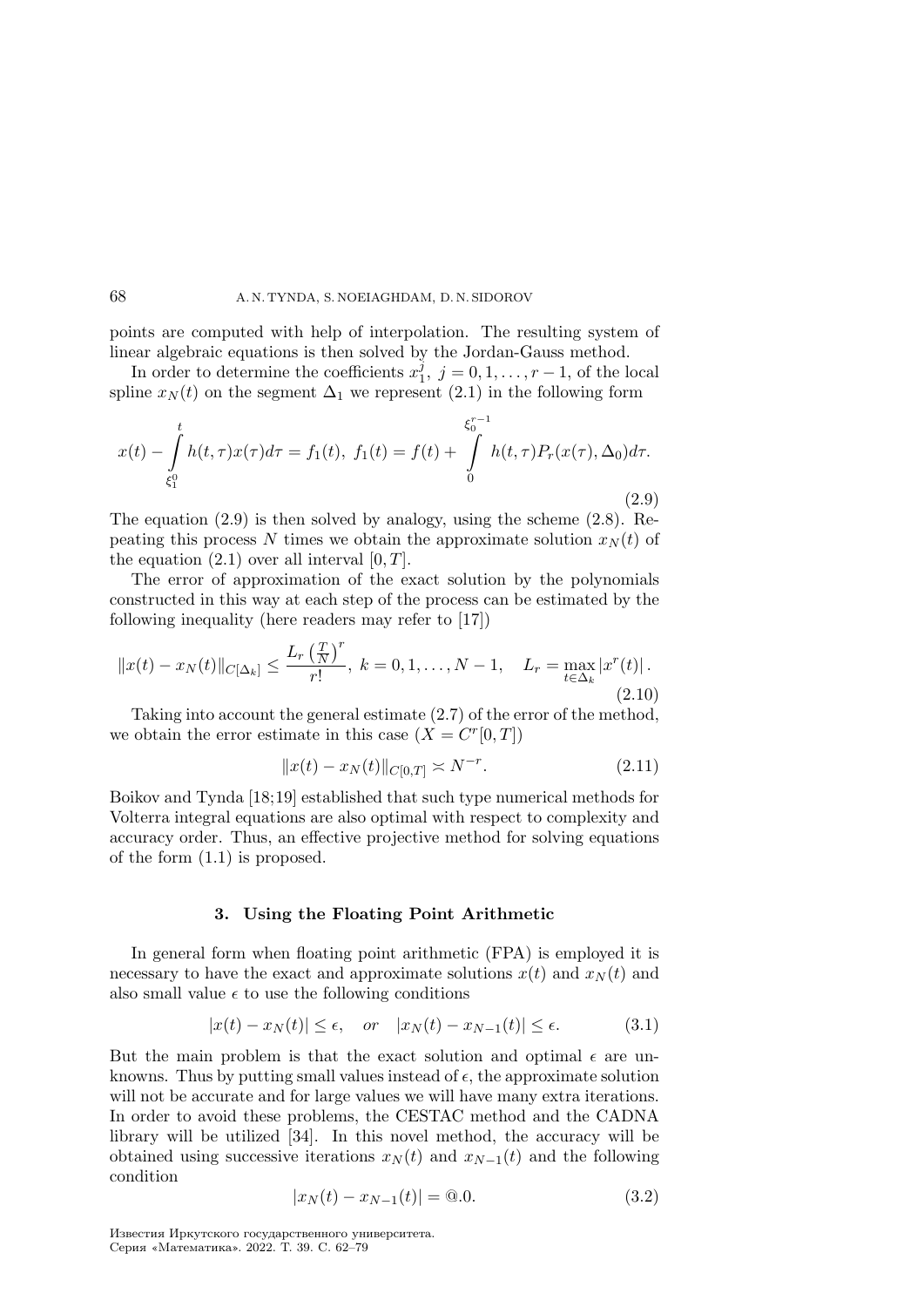We apply this condition to control the accuracy of the method and avoid extra iterations by using number of common significant digits (NCSDs) between  $x_N(t)$  and  $x_{N-1}(t)$ . @.0 in Eq. (3.2) displays the informatical zero which can be produced only in the CESTAC method by the CADNA library. It shows that the NCSDs of two successive approximations and approximate and exact solutions are almost equal to zero. Vignes and La Porte [33] have presented the method for the first time in 1974. In [34] Vignes has described the CESTAC method to evaluate the numerical results of some computational methods. Some conditions of the CESTAC method, applying different tools to write the CADNA codes [35] and also some properties of the SA have been studied by Chesneaux. All the CESTAC evaluations should be accomplished using the CADNA library. Handling this scheme, the optimal results, step and error of the method can be recognized. Lamotte et al. has implemented the CESTAC method using C and  $C++$  codes. Jézéquel et al have discussed the new version of the CADNA library using Fortran programs. Recently applying this method to control the accuracy of the Taylor expansion method to solve the generalized Abel's integral equation [20], mathematical model of Malaria infection [21; 23], nonlinear fractional order model of COVID-19 [22], solving nonlinear shallow water wave equation [24], Adomian decomposition method, homotopy perturbation method and Taylor-collocation method for solving Volterra integral equation [25; 28–30], dynamical control of the reverse osmosis system [26;27], solving integrals using the numerical methods have been done. Moreover the CESTAC method has been used to find the optimal convergence control parameter of the homotopy analysis method in both fuzzy and crisp forms [31; 32].

### 4. CESTAC Method

The CESTAC method is a powerful and applicable tool to validate the numerical results of numerical procedures. It should be applied based on the SA. Let  $B$  be a set of reproduced values by computer. For real value  $g^*$ , we can find a member of set B such as  $G^*$  with  $\alpha$  mantissa bits of the binary FPA as  $G^* = g^* - \rho 2^{E-\alpha} \phi$ , where the sign showed by  $\rho$ , the missing segment of the mantissa presented by  $2^{-\alpha}\phi$  and the binary exponent of the result displayed by E. Replaying 24 and 53 instead of  $\alpha$ , the results can be found by single and double accuracies. Assuming  $\phi$  as a stochastic variable and having uniformly distribution on  $[-1, 1]$ , we will be able to make perturbation on the last mantissa bit of  $g^*$ . Thus for the obtained results of  $G^*$ , the mean and standard deviation values  $(\mu)$  and  $(\sigma)$  can be found. Doing the mentioned scheme  $p$ -times  $p$  samples of  $G^*$  can be produced as  $\Phi = \{G_1^*, G_2^*, ..., G_p^*\}$ . Thus the mean and standard deviation

can be found as follows 
$$
\tilde{G}^* = \frac{\sum_{k=1}^p G_k^*}{p}, \qquad \sigma^2 = \frac{\sum_{k=1}^p (G_k^* - \tilde{G}^*)^2}{p-1}.
$$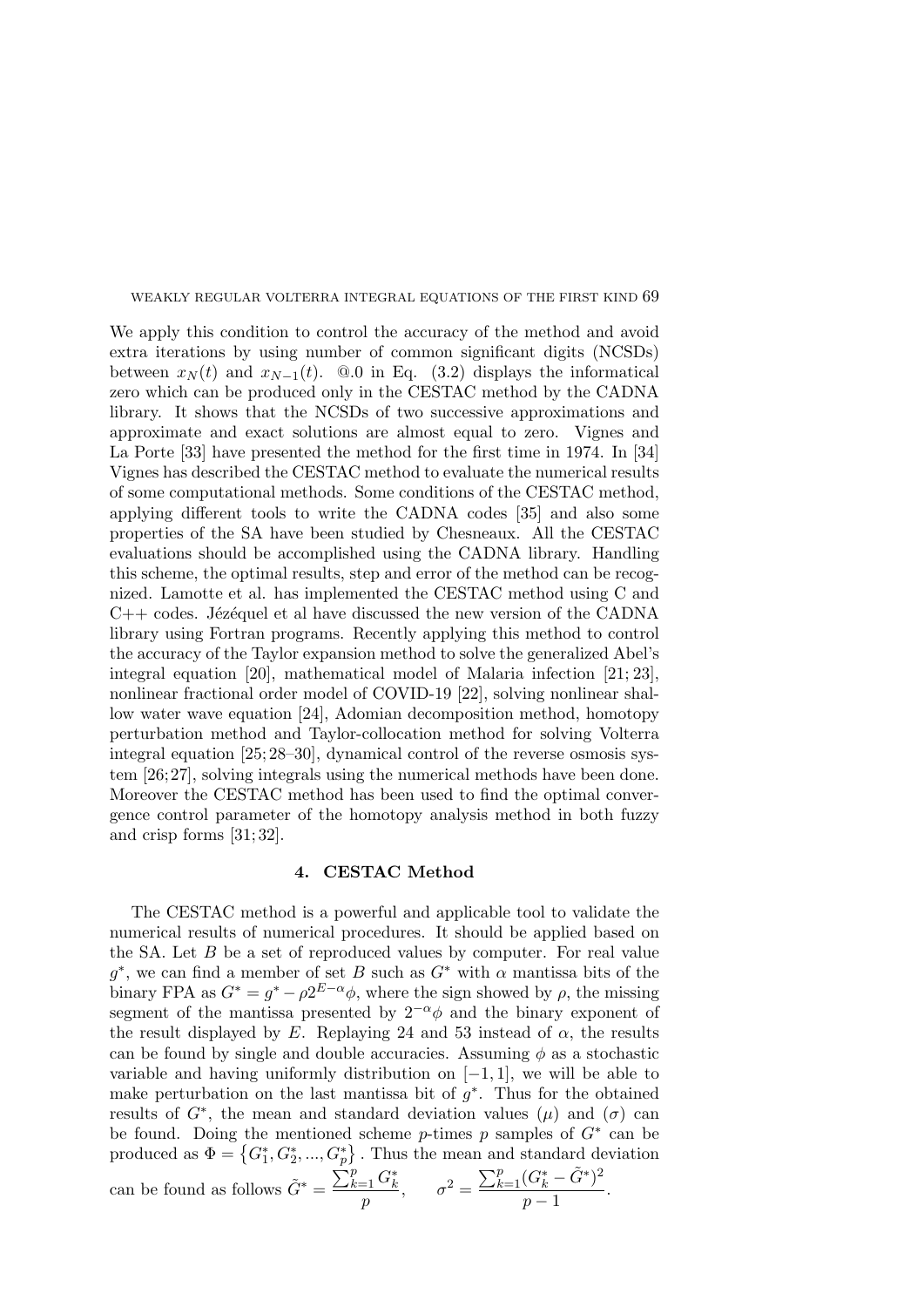Using the mentioned computations the NCSDs of  $G^*$  and  $\tilde{G}^*$  can be generated using the following relation  $\mathcal{C}_{\tilde{G}^*, G^*} = \log_{10}$  $\sqrt{p}$  $\tilde{G}^*$  $\frac{1}{\tau_{\delta}\sigma}$ , where  $\tau_{\delta}$  is the value of T distribution as the confidence interval is  $1 - \delta$ , with  $p - 1$ freedom degree. Showing  $G^* = \mathcal{Q}\_0$ , the process stopped if we have  $G^* = 0$ , or  $\mathcal{C}_{\tilde{G}^*/G^*} \leq 0.$ 

In this method, the mathematical softwares Mathematica, Maple or MATLAB must be replaced by the CADNA library. This library should be implemented on the LINUX operating system and we all codes should be compiled by C, C++, FORTRAN or ADA. The main benefit of the method is to find the optimal results, step size and error of the method.

**Definition 1.** For  $\ell_1, \ell_2 \in \mathbb{R}$  the NCSDs can be defined as

$$
\mathcal{C}_{\ell_1,\ell_2} = \begin{cases}\n\log_{10} \left| \frac{\ell_1 + \ell_2}{2(\ell_1 - \ell_2)} \right| = \log_{10} \left| \frac{\ell_1}{\ell_1 - \ell_2} - \frac{1}{2} \right|, & \ell_1 \neq \ell_2, \\
\infty, & otherwise.\n\end{cases} (4.1)
$$

**Theorem 1.** Assume that  $x(t)$  and  $x_N(t)$  are the exact and approximate solutions of Eq.  $(1.1)$ . The NCSDs of two successive approximations are almost equal to the NCSDs of exact and approximate solutions and we have

$$
\mathcal{C}_{x_N(t), x_{N+1}(t)} \simeq \mathcal{C}_{x_N(t), x(t)}.\tag{4.2}
$$

*Proof.* Applying Definition 1 and Eq. (2.11) for to iterations  $x_N(t)$  and  $x_{N+1}(t)$  we can write

$$
\mathcal{C}_{x_N(t),x_{N+1}(t)} =
$$
\n
$$
= \log_{10} \left| \frac{x_N(t) + x_{N+1}(t)}{2(x_N(t) - x_{N+1}(t))} \right| = \log_{10} \left| \frac{x_N(t)}{x_N(t) - x_{N+1}(t)} - \frac{1}{2} \right| =
$$
\n
$$
= \log_{10} \left| \frac{x_N(t)}{x_N(t) - x_{N+1}(t)} \right| + \log_{10} \left| 1 - \frac{1}{2x_N(t)} (x_N(t) - x_{N+1}(t)) \right| =
$$
\n
$$
= \log_{10} \left| \frac{x_N(t)}{x_N(t) - x_{N+1}(t)} \right| + \mathcal{O} (x_N(t) - x_{N+1}(t)).
$$

We know  $x_N(t) - x_{N+1}(t) = x_N(t) - x(t) - (x_{N+1}(t) - x(t)) = E_n(t)$  $E_{n+1}(t)$ , therefore we get

$$
\mathcal{O}(x_N(t) - x_{N+1}(t)) = \mathcal{O}(N^{-r}) + \mathcal{O}((N+1)^{-r}) = \mathcal{O}(N^{-r}).
$$

And finally we have

$$
\mathcal{C}_{x_N(t), x_{N+1}(t)} = \log_{10} \left| \frac{x_N(t)}{x_N(t) - x_{N+1}(t)} \right| + \mathcal{O}\left(N^{-r}\right). \tag{4.3}
$$

Известия Иркутского государственного университета. Серия «Математика». 2022. Т. 39. С. 62–79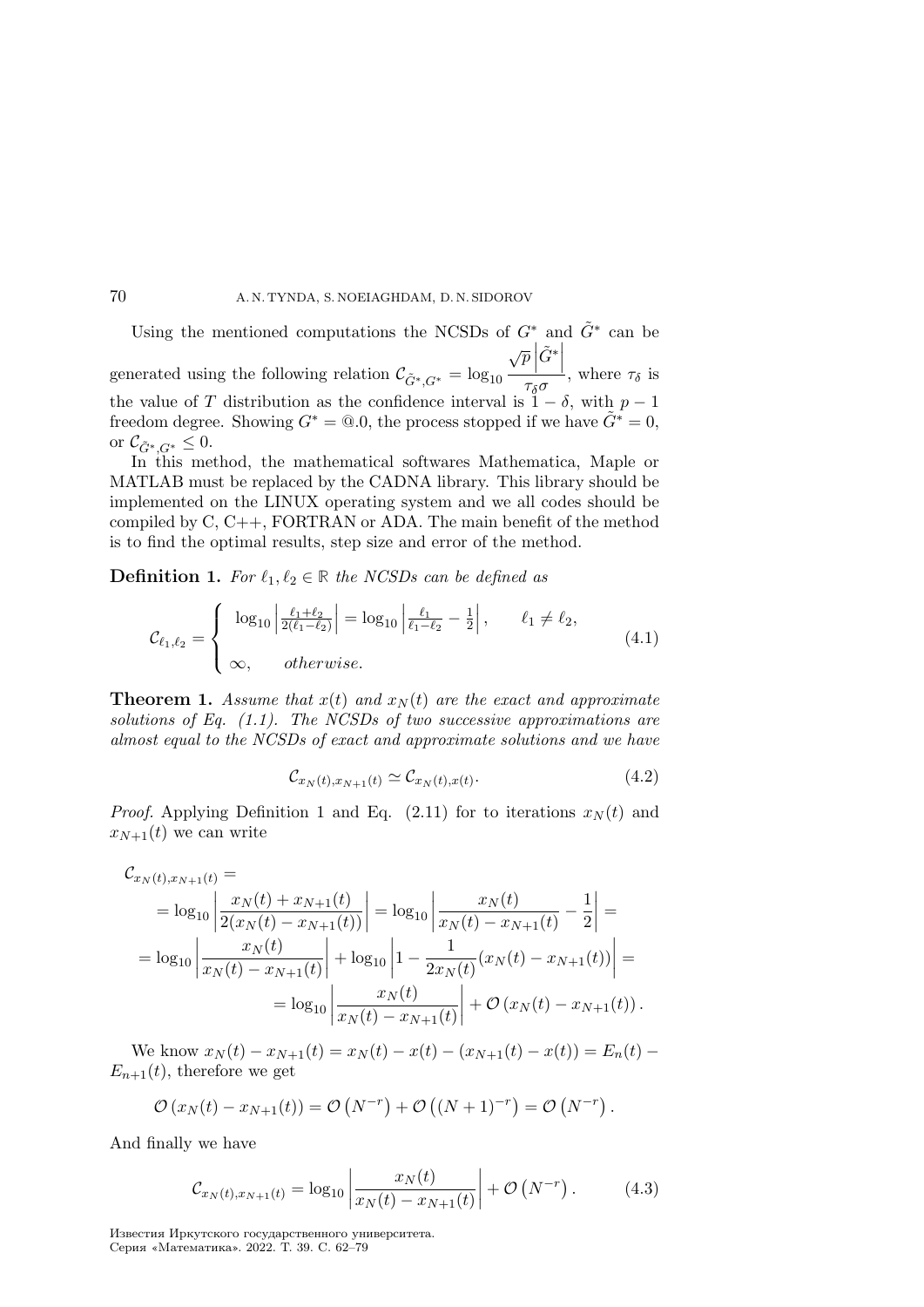Repeating the process for exact and approximate solutions, the following relation can be obtained

$$
\mathcal{C}_{x_N(t),x(t)} = \log_{10} \left| \frac{x_N(t) + x(t)}{2(x_N(t) - x(t))} \right| = \log_{10} \left| \frac{x_N(t)}{x_N(t) - x(t)} - \frac{1}{2} \right| = \\ = \log_{10} \left| \frac{x_N(t)}{x_N(t) - x(t)} \right| + \mathcal{O}(x_N(t) - x(t)) = \log_{10} \left| \frac{x_N(t)}{x_N(t) - x(t)} \right| + \mathcal{O}(N^{-r}). \tag{4.4}
$$

Based on Eqs.  $(4.3)$  and  $(4.4)$  we can write

$$
\mathcal{C}_{x_N(t),x(t)} - \mathcal{C}_{x_N(t),x_{N+1}(t)} =
$$
\n
$$
= \log_{10} \left| \frac{x_N(t)}{x_N(t) - x(t)} \right| - \log_{10} \left| \frac{x_N(t)}{x_N(t) - x_{N+1}(t)} \right| + \mathcal{O}(N^{-r}) =
$$
\n
$$
= \log_{10} \left| \frac{x_N(t) - x(t)}{x_N(t) - x_{N+1}(t)} \right| + \mathcal{O}(N^{-r}) =
$$
\n
$$
= \log_{10} \left| \frac{\mathcal{O}(N^{-r})}{\mathcal{O}(N^{-r})} \right| + \mathcal{O}(N^{-r}) = \mathcal{O}(N^{-r})
$$

and  $\mathcal{C}_{x_N(t),x(t)} - \mathcal{C}_{x_N(t),x_{N+1}(t)} = \mathcal{O}(N^{-r})$ . Clearly by approaching N to infinity,  $\mathcal{O}(N^{-r})$  tends zero and we obtain  $\mathcal{C}_{x_N(t),x(t)} = \mathcal{C}_{x_N(t),x_{N+1}(t)}$ .

### 5. Numerical results

To illustrate the effectiveness of the suggested polynomial spline-collocation method, we present the results for two test equations.

Example 1. Consider the following integral equation

$$
\int_{0}^{\frac{t}{2}} (t+s)x(s)ds + \int_{\frac{t}{2}}^{\frac{2t}{3}} tsx(s)ds + \int_{\frac{2t}{3}}^{t} e^s x(s)ds = f(t), \quad t \in [0; 1], \quad (5.1)
$$

where the right side of the equation was chosen so that the exact solution was  $x^* = t \sin t$ . The following designations are used in the tables below:  $N$  is the number of segments of the main partition,  $r$  is the parameter responsible for the order of the spline,  $e = ||x_N(t) - x^*(t)||_{C_{[0,T]}}$ .

Table 1

The error for  $(5.1)$  at the value  $r = 4$ .

| N |      |                      |                      | 20                      | 50                     | 100                   | 500                 |
|---|------|----------------------|----------------------|-------------------------|------------------------|-----------------------|---------------------|
| ັ | 6.5. | $2.38 \cdot 10^{-7}$ | $7.55 \cdot 10^{-9}$ | $ 2.38 \cdot 10^{-10} $ | $12.45 \cdot 10^{-12}$ | $7.65 \cdot 10^{-14}$ | $\angle 46.10^{-1}$ |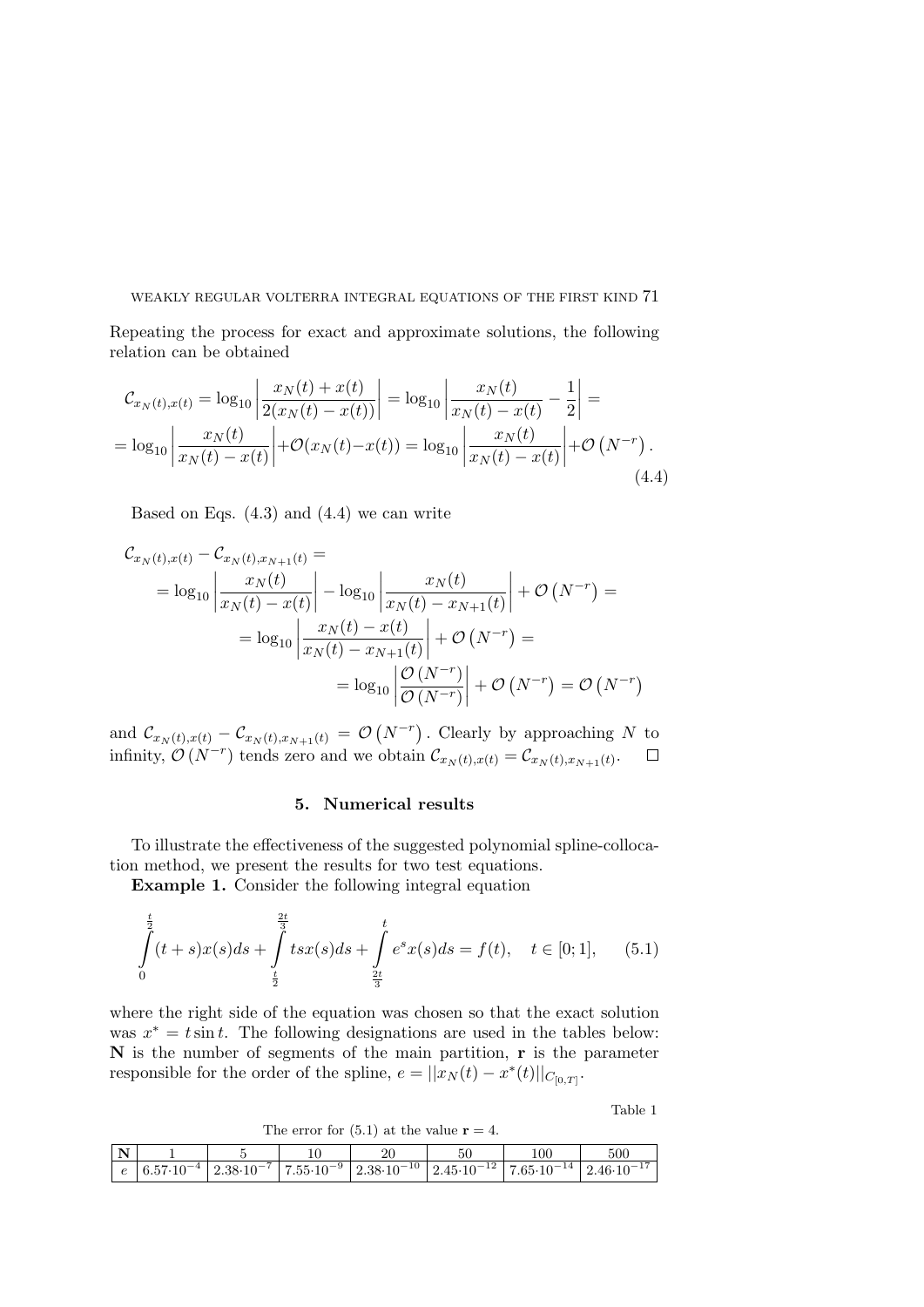Clearly, Tables 1 and 2 depend on the exact solution. For Table 3 we apply the CESTAC method and the results are obtained  $r = 5$  and the optimal results are  $N_{opt} = 6$ ,  $x_6(0.05) = 0.2498959$ ,  $error_{opt} = 0.2328306E - 009$ . Table 4 is obtained using the spline-collocation method and the FPA for the same value of **r**. It is obvious that for  $\epsilon = 10^{-2}$  the algorithm will be stopped at  $N = 1$  and for  $\epsilon = 10^{-10}$  we have  $N = 4$ .

Table 2

| $\overline{\mathbf{N}}$ |                    |  | 20 | ЭU                                                                                                            | 100 | 500                   |
|-------------------------|--------------------|--|----|---------------------------------------------------------------------------------------------------------------|-----|-----------------------|
| $\epsilon$              | $2.95\cdot10^{-7}$ |  |    | $4.71 \cdot 10^{-12}$ 3.73 $\cdot 10^{-14}$ 2.94 $\cdot 10^{-16}$ 4.82 $\cdot 10^{-19}$ 3.77 $\cdot 10^{-21}$ |     | $1.39 \cdot 10^{-25}$ |

The error for  $(5.1)$  at the value  $r = 7$ .



Figure 1. The exact and approximate solution of (5.1) with  $N = 5$ ,  $r = 8$ .

Table 3

| N              | $x_{N+1}(t)$ | $ x_{N+1}(t)-x_N(t) $ | $ x_N(t)-x^*(t) $ |
|----------------|--------------|-----------------------|-------------------|
|                | 0.2474730    | 0.2474730E-002        | $0.24227E-004$    |
| $\overline{2}$ | 0.2498547    | 0.23816E-004          | $0.411E - 006$    |
|                | 0.2498938    | $0.391E - 006$        | $0.19E - 007$     |
|                | 0.2498958    | $0.19E - 007$         | 0.2328306E-009    |
|                | 0.2498959    | 0.6984919E-009        | @.0               |
|                | 0.2498959    | @.0                   | @.0               |

Results of the CESTAC method for  $r = 5$ .

For small values of  $\epsilon$  we will need to provide many extra iterations without improving the accuracy. Tables 5 and 6 present the results for  $r = 10$ using the CESTAC method and we have  $N_{opt} = 2, x_6(0.05) = 0.2498958$ . It means that we do not need to produce a smaller partition and we can stop at the specified value of N. Thus according to the obtained results,  $N = 2$ is enough and we do not need to find more results.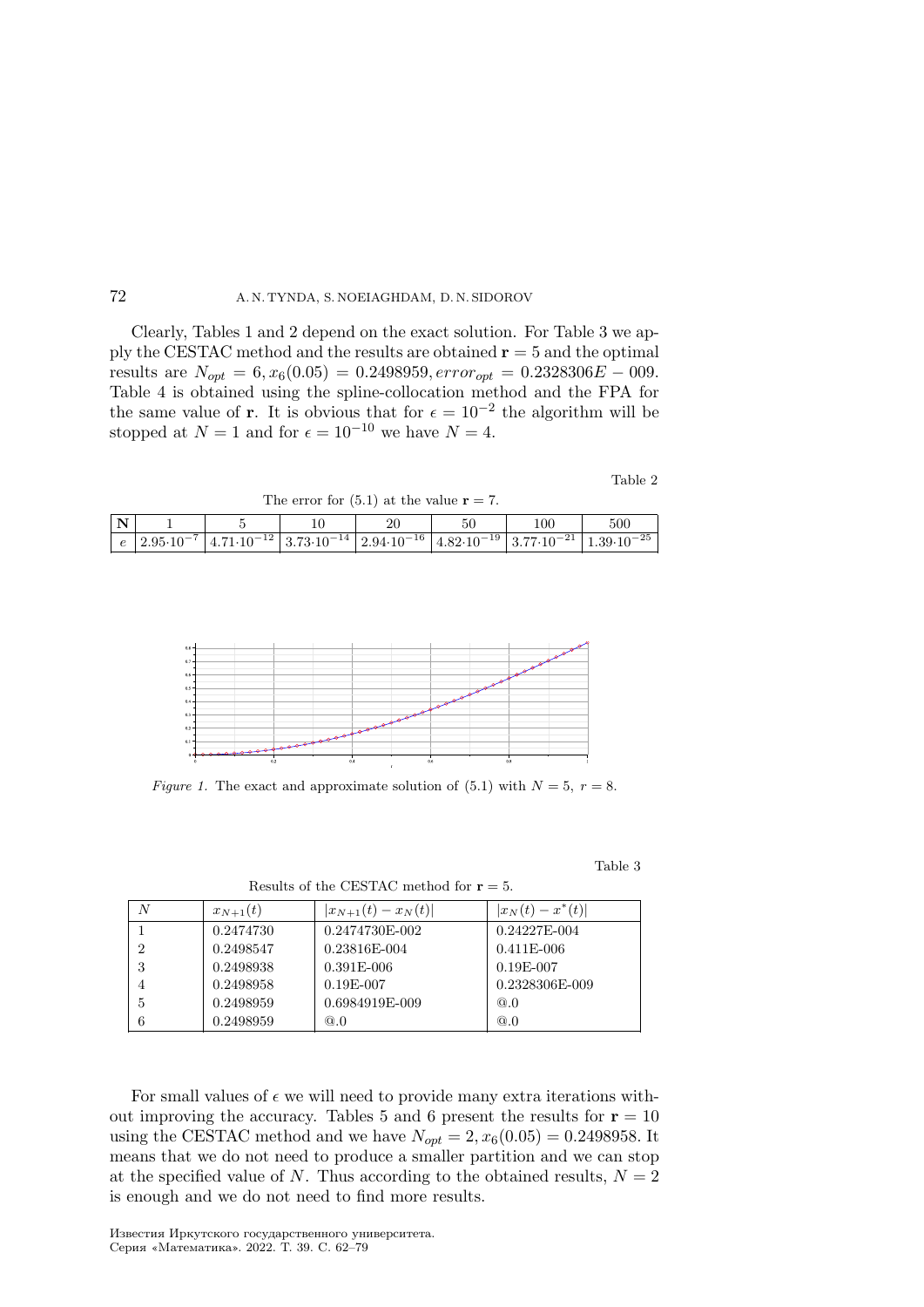Table 4

| $\boldsymbol{N}$ | $ x_{N+1}(t) $                                                                | $ x_{N+1}(t)-x^*(t) $                                                         |
|------------------|-------------------------------------------------------------------------------|-------------------------------------------------------------------------------|
|                  |                                                                               | $(0.0024747309902353909851940001084329)0.0000242274732985254545492499338416)$ |
| 2                | $(0.0024985471725248365458815553649446 \mid 4.112910090798938616946773299e-7$ |                                                                               |
| 3                | 0.0024989386743724730905507916941931 1.97891614433491924583480814e-8          |                                                                               |
| 4                | $0.002498958647808354225443295039402411.842744377857000449971279e-10$         |                                                                               |
| 5                | $(0.0024989592632306142870868948525715796966978473436448102970e-10$           |                                                                               |
| 6                | 0.0024989588352407427373351401205658 3.717068262975918900782913e-10           |                                                                               |
| 7                | $(0.0024989585878160274749598471153271)1.242821110352165970730526e-10$        |                                                                               |
| 8                | $(0.0024989584860466374183598209171807)2.25127209786165708749062e-11$         |                                                                               |
| 9                | $0.0024989584529530046839100658673684 1.05809117558331841749061e-11$          |                                                                               |
| 10               | $(0.0024989584476966830750021803651006 1.58372333647410696771739e-11)$        |                                                                               |

The spline-collocation using the FPA for solving Example 1 with  $r = 5$ .

Table 5

Results of the CESTAC method for  $r = 10$ .

| $x_{N+1}(t)$ | $ x_{N+1}(t)-x_N(t) $ | $ x_{N+1}(t)-x^*(t) $ |
|--------------|-----------------------|-----------------------|
| 0.2498958    | 0.2498958E-002        | @.0                   |
| 0.2498958    | @.0                   | @.0                   |

Example 2. Consider the following integral equation

$$
\int_{0}^{\frac{t}{3}} (t-s)^2 x(s) ds + \int_{\frac{t}{3}}^{\frac{3t}{4}} \cos(s) x(s) ds + \int_{\frac{3t}{4}}^t (1+\sin(2s)) x(s) ds = f(t), \quad t \in [0; 2],
$$
\n(5.2)

where the right side of the equation was chosen so that the exact solution was  $x^* = e^{2-t}t^2$ .



Figure 2. The exact and approximate solution of (5.2) with  $N = 5$ ,  $r = 8$ .

All calculations were performed in the Maple system with parameter Digits:=30; (the number of digits that Maple uses when making calculations with software floating-point numbers). As we can see from Tables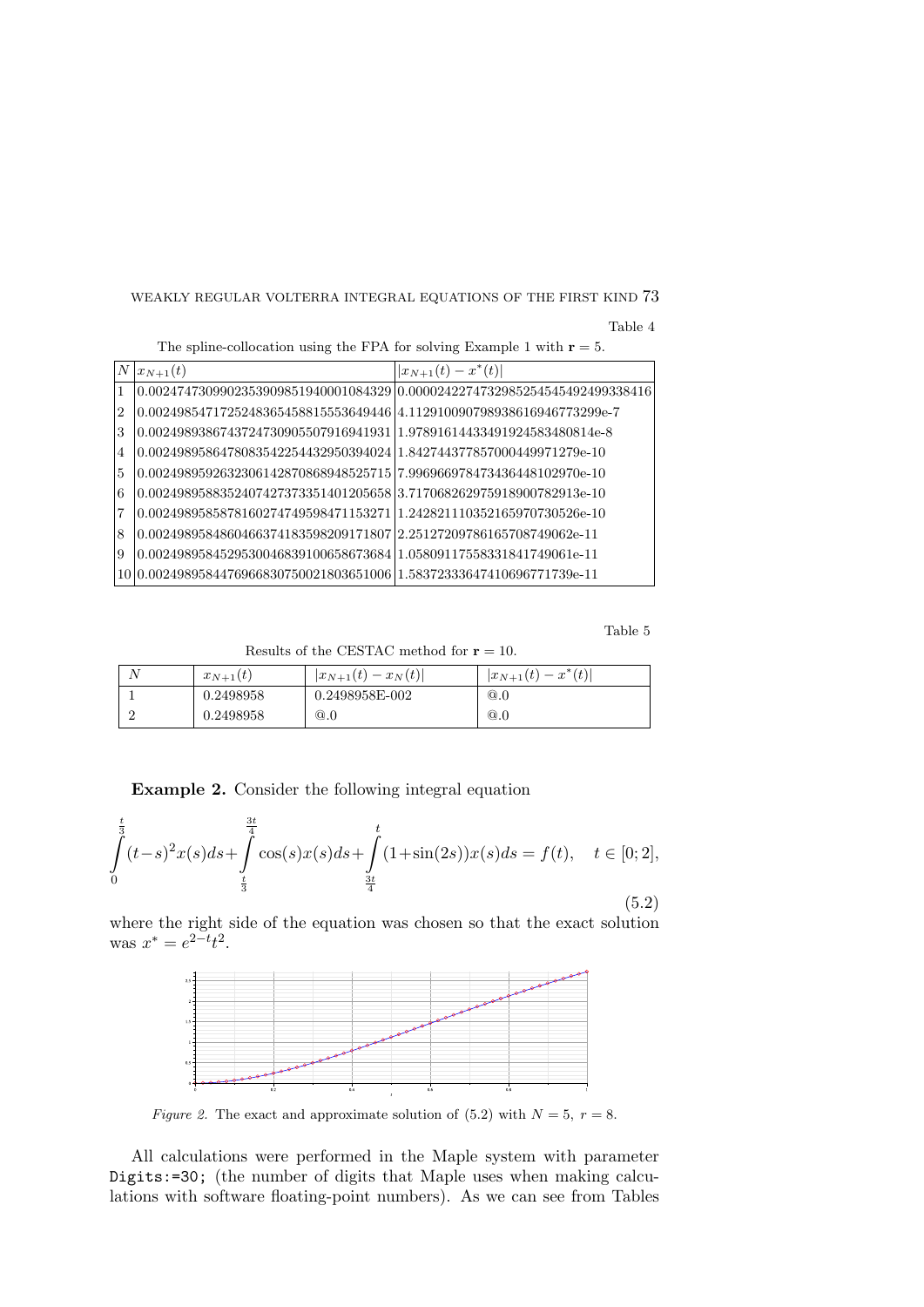Table 6

The spline-collocation using the FPA for solving Example 1 with  $r = 10$ .

| $\boldsymbol{N}$ | $x_{N+1}(t)$                         | $ x_{N+1}(t)-x^*(t) $        |
|------------------|--------------------------------------|------------------------------|
|                  | 0.0024989584688525888359310360465249 | 5.3186723961877860042504e-12 |
| 2                | 0.0024989584635324124519264394003959 | 1.5039878168106418786e-15    |
| 3                | 0.0024989584635338888159300590349018 | 2.76238131910073727e-17      |
| 4                | 0.0024989584635339165728796529239866 | 1.331364028817121e-19        |
| 5                | 0.0024989584635339164599105607342320 | 2.01673106919575e-20         |
| 6                | 0.0024989584635339164307566189869647 | 8.9866310553098e-21          |
| 7                | 0.0024989584635339164379496352522859 | 1.7936147899886e-21          |
| 8                | 0.0024989584635339164399427718497446 | 1.995218074701e-22           |
| 9                | 0.0024989584635339164398662187644619 | 1.229687221874e-22           |
| 10               | 0.0024989584635339164397061697372937 | 3.70803049808e-23            |

Table 7

| The error for $(5.2)$ at the value $r = 5$ . |  |  |  |  |  |  |  |  |  |
|----------------------------------------------|--|--|--|--|--|--|--|--|--|
|----------------------------------------------|--|--|--|--|--|--|--|--|--|

| $\mathbf N$ |  |  | 50                                                                                                                                                                                               | 100 | 500 |
|-------------|--|--|--------------------------------------------------------------------------------------------------------------------------------------------------------------------------------------------------|-----|-----|
| $\epsilon$  |  |  | $\left[7.67 \cdot 10^{-3}\right]$ $4.89 \cdot 10^{-6}\left[1.70 \cdot 10^{-7}\right]$ $5.61 \cdot 10^{-9}\left[5.96 \cdot 10^{-11}\right]$ $1.88 \cdot 10^{-12}\left[6.09 \cdot 10^{-16}\right]$ |     |     |

7 and 8, the practical error of the method corresponds to the theoretical estimate (2.11). All the results of Tables 9 and 10, are obtained using the CESTAC method. For  $\mathbf{r} = 6$  we get  $N_{opt} = 6, x_6(0.05) =$  $0.1757171$ ,  $error_{opt} = 0.9313225E - 0.08$ , and for  $\mathbf{r} = 12$  we have  $N_{opt} =$  $2, x_6(0.05) = 0.1757171$ . According to the results for large values of r the results are more accurate. Tables 11 and 12 are obtained for the splinecollocation method using the FPA. Comparing the results of the FPA and the SA, we can introduce the CESTAC method as a good tool to control the accuracy and the step size of the spline-collocation method for solving the mentioned problem.

#### 5.1. Stability experiments

To illustrate the stability of suggested numerical method, we introduced a random error in calculating the values of free term  $f(t)$  of the equations (5.1) and (5.2). The range of introduced random errors is  $(-\delta, \delta)$ .

Depending on the  $\delta$ , the following results are obtained.

From the results proposed in the tables 13 and 14 it is possible to judge the continuous dependence of the solution on the initial data and conclude about the stability of the numerical method. This result is not surprising: despite the fact that the initial equation is an equation of the first kind, it is solved in such spaces in which the problem is well-posed. The case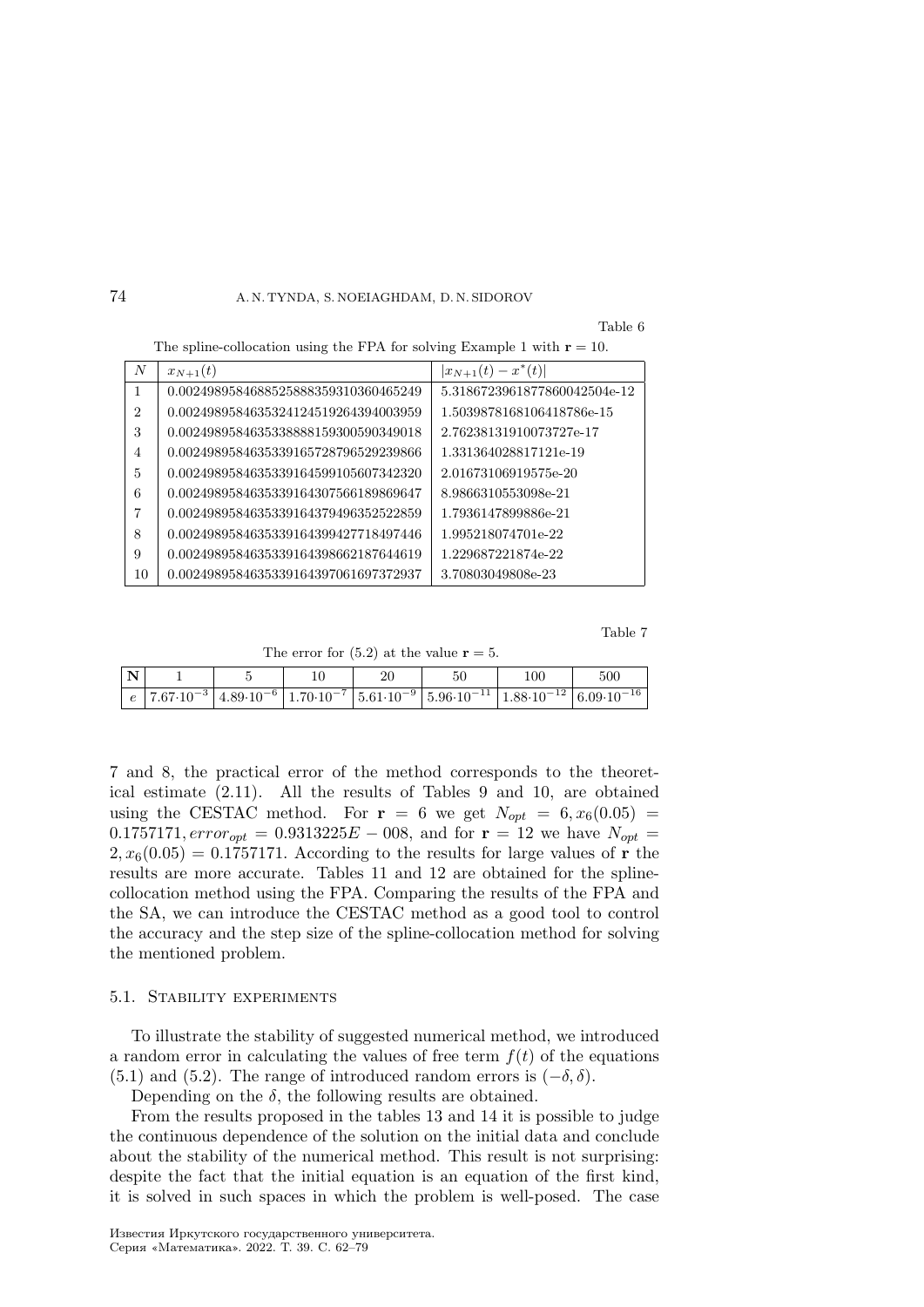Table 8

| $\overline{\mathbf{N}}$ |  |  | 100 | 500 |
|-------------------------|--|--|-----|-----|
|                         |  |  |     |     |

The error for  $(5.2)$  at the value  $r = 10$ .

Table 9

Results of the CESTAC method for  $r = 6$ .

| N | $x_{N+1}(t)$ | $ x_{N+1}(t)-x_N(t) $ | $ x_N(t)-x^*(t) $ |
|---|--------------|-----------------------|-------------------|
|   | 0.1762535    | 0.1762535E-001        | 0.5363E-004       |
| 2 | 0.1757219    | 0.5316E-004           | $0.47E - 006$     |
| 3 | 0.1757169    | $0.49E - 006$         | $0.2E - 007$      |
| 4 | 0.1757170    | $0.1E - 007$          | 0.9313225E-008    |
| 5 | 0.1757171    | 0.7450580E-008        | @.0               |
| 6 | 0.1757171    | @.0                   | @.0               |

Table 10

Results of the CESTAC method for  $r = 12$ .

| $x_{N+1}(t)$ | $ x_{N+1}(t)-x_N(t) $ | $ x_N(t)-x^*(t) $ |
|--------------|-----------------------|-------------------|
| 0.1757171    | 0.1757171E-001        | @.0               |
| 0.1757171    | @.0                   | @.0               |

Table 11

The spline-collocation using the FPA for solving Example 2 with  $r = 6$ .

| N              | $ x_{N+1}(t) $                                                                       | $ x_{N+1}(t)-x^*(t) $                                                       |
|----------------|--------------------------------------------------------------------------------------|-----------------------------------------------------------------------------|
| 1              |                                                                                      | $(0.017625357759763366370583965414699 0.000053638808290133034856760580788)$ |
| $\overline{2}$ | 0.017572191765083977687409203731931 4.72813610744351681998898020e-7                  |                                                                             |
| 3              | 0.017571692863117541262788927971815 2.6088355692072938276862096e-8                   |                                                                             |
| 4              | 0.017571708598170673074341558874276 1.0353302560261385645959635e-8                   |                                                                             |
| 5              | 0.017571717076595299740419367871963 1.874877933595307836961948e-9                    |                                                                             |
| 6              | $0.01757171910494176254317492116239711.53468529207447716328486e-10$                  |                                                                             |
| 7              | 0.017571719329605570787973205575224                   3.78132337452246000741313e-10  |                                                                             |
| 8              | $(0.017571719187368398597882888516563 2.35895165262155683682652e-10$                 |                                                                             |
| 9              | 0.01757171904077323619276195378927818.9300002857034748955367e-11                     |                                                                             |
|                | $\mid\!\! 0.017571718954164366107614229639737 \mid\!\! 2.691132771887024805826$ e-12 |                                                                             |

of an ill-posedness (when noisy initial data may lead to instability and regularization will be required) will be studied in future works.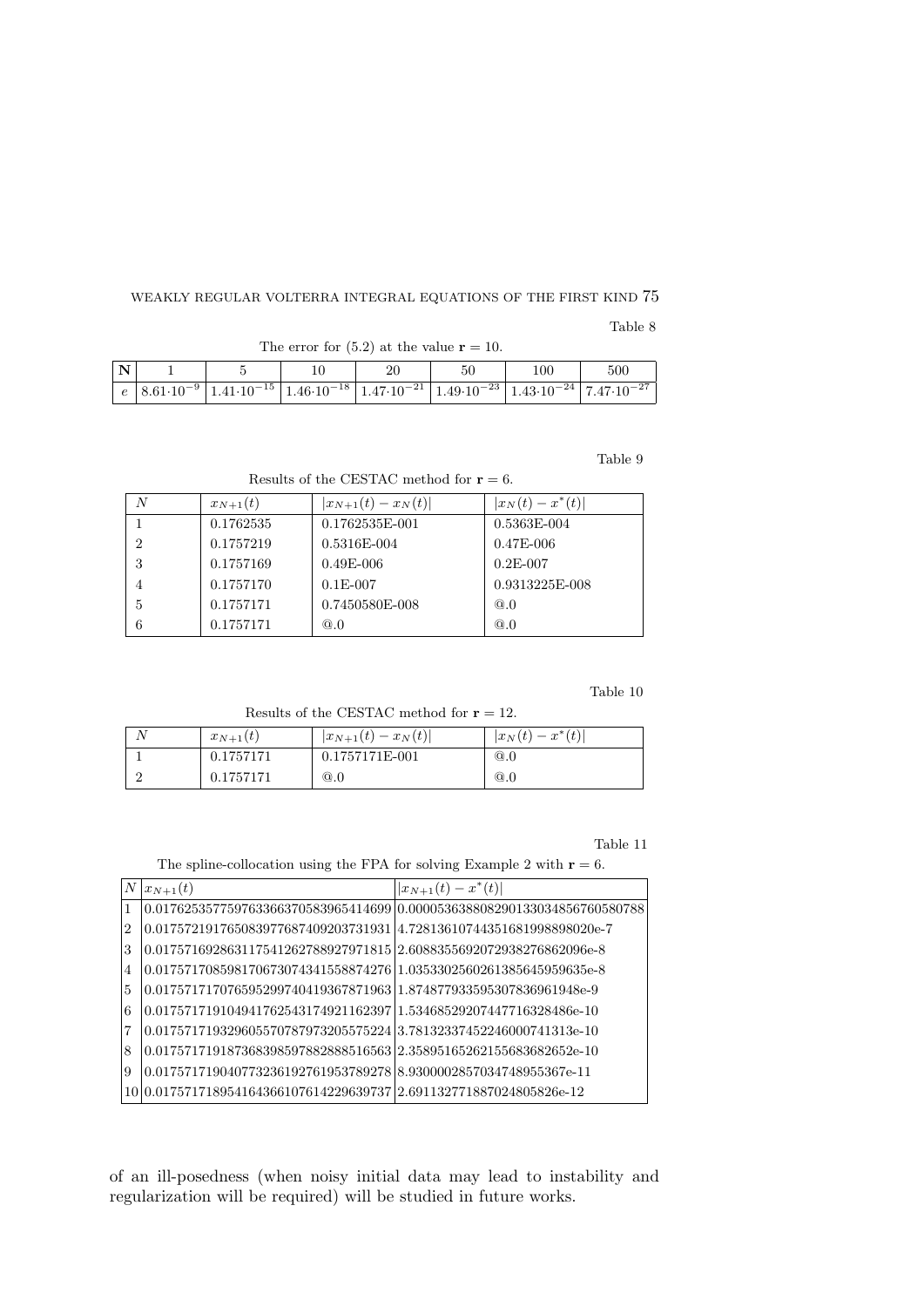Table 12 The spline-collocation using the FPA for solving Example 2 with  $r = 12$ .

| $\boldsymbol{N}$ | $x_{N+1}(t)$                                                    | $ x_{N+1}(t)-x^*(t) $ |
|------------------|-----------------------------------------------------------------|-----------------------|
| $\vert$ 1        | $0.017571718951506900943716697361262$ 3.3667607989492527351e-14 |                       |
| $ 2\rangle$      | 0.017571718951473218595173777454132 1.4740553427379779e-17      |                       |
| 3                | 0.017571718951473233466169941902544 1.30442737068633e-19        |                       |
| $\overline{4}$   | 0.017571718951473233336814972540526 1.087767706615e-21          |                       |
| 5                | 0.017571718951473233335480404651884 2.46800182027e-22           |                       |
| 6                | 0.017571718951473233335711266248458 1.5938585453e-23            |                       |
| 17               | 0.017571718951473233335728475858345 1.271024434e-24             |                       |
| 8                | 0.017571718951473233335727478289445 2.73455534e-25              |                       |
| -9               | 0.017571718951473233335727218074944 1.3241033e-26               |                       |
|                  | 10 0.017571718951473233335727227475141 2.2641230e-26            |                       |

Table 13

The error for  $(5.1)$  with  $N = 5$ ,  $r = 5$ .

|   |                            | $10 - 6$<br>⊥∪                      | $10 - 5$<br>ΙU        | $-40-4$<br>ΙV | $10 - 3$<br>ΙU  | $\sim -1$<br>ΙU |
|---|----------------------------|-------------------------------------|-----------------------|---------------|-----------------|-----------------|
| - | ⇁<br>$\sim$ $-$<br>⊥∪<br>. | ۰<br>$\sim -5$<br>2.74<br>$\cdot10$ | $10^{-4}$<br>$2.75-1$ | 0.00275       | 0.275<br>U.UZTƏ | 0.2746          |

Table 14

| The error for (5.2) with $N = 5$ , $r = 5$ . |  |  |  |  |  |
|----------------------------------------------|--|--|--|--|--|
|----------------------------------------------|--|--|--|--|--|

|   |                          | $\cap$ - $\Gamma$<br>⊥∪                        | $10-$<br>⊥∪                | $\sim -4$<br>⊥∪ | $10 - 3$<br>ΤÛ | $\sim$ $-$<br>⊥∪ |
|---|--------------------------|------------------------------------------------|----------------------------|-----------------|----------------|------------------|
| ◡ | $10^{-6}$<br>$4.89^{-1}$ | $10^{-5}$<br>$-1$<br>∽<br>.<br>U.I<br><b>T</b> | $\cap$ -4<br>$5.28-$<br>πU | 0.00524         | 0.05235        | 0.52351          |

#### 6. Conclusion

We have applied the spline-collocation method for solving the Volterra integral equations of the first kind with discontinuous kernel. The convergence of the method and the smoothness of the solution have been discussed. Using the CESTAC method we have tried to control the accuracy and step size of the method. The principle theorem of the CESTAC method will help us to apply the condition  $(3.2)$  instead of  $(3.1)$ . Thus we will be able to find the optimal results, optimal error and optimal step of the method.

### References

- 1. Sidorov D.N. On parametric families of solutions of Volterra integral equations of the first kind with piecewise smooth kernel. Differential Equations, 2013, vol. 49, pp. 210–216. https://doi.org/10.1134/S0012266113020079
- 2. Lorenzi A. Operator equations of the first kind and integro-differential equations of degenerate type in Banach spaces and applications of integro-differential PDE's. Eurasian Journal of Mathematical and Computer Applications, 2013, vol. 1, no. 2, pp. 50–75.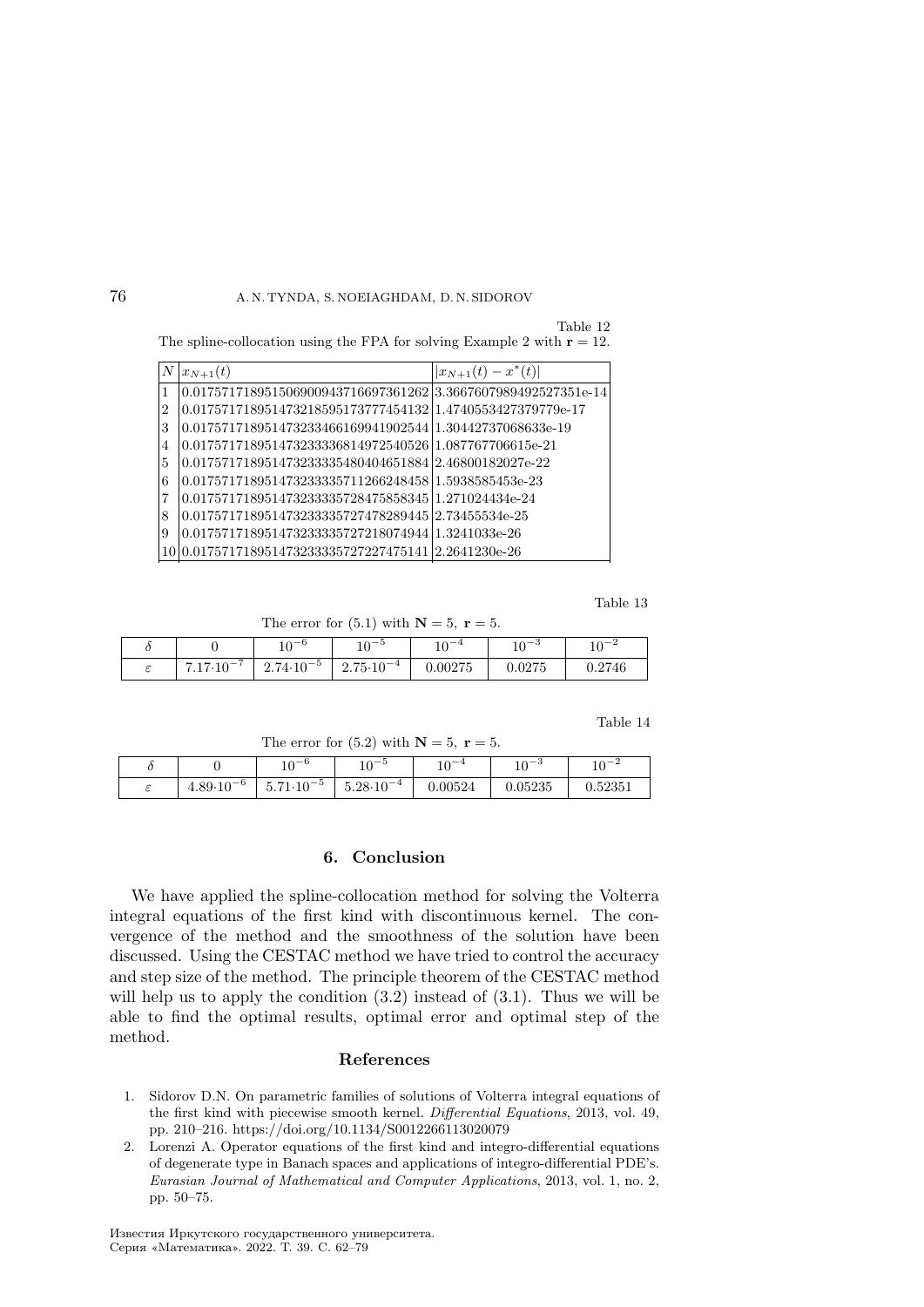- 3. Liang H., Brunner H. The Fine Error Estimation of Collocation Methods on Uniform Meshes for Weakly Singular Volterra Integral Equations. Journal of Scientific Computing, 2020, vol. 84, no. 12. https://doi.org/10.1007/s10915-020-01266-1
- 4. Brunner H. Volterra integral equations: an introduction to theory and applications. Cambridge University Press, Cambridge, 2017, 405 p.
- 5. Apartsyn A.S. Nonclassical linear Volterra equations of the first kind. Walter De Gruyter, Berlin, 2003, 177 p.
- 6. Tynda A.N. Review of the article "To the theory of Volterra integral equations of the first kind with discontinuous kernels" by A.S. Apartsyn. zbMATH, FIZ Karlsruhe GmbH, 2017, zbl:1361.65096.
- 7. Sidorov D. Integral Dynamical Models: Singularities, Signals And Control, In: L.O. Chua, ed. World Scientific Series on Nonlinear Sciences Series A, vol. 87. Singapore World Scientific Press, 2015, 258 p.
- 8. Sidorov N.A., Sidorov D.N. On the solvability of a class of Volterra operator equations of the first kind with piecewise continuous kernels. Math. Notes, 2014, vol. 96, pp. 811–826. https://doi.org/10.1134/S0001434614110170
- 9. Muftahov I., Tynda A., Sidorov D. Numeric solution of Volterra integral equations of the first kind with discontinuous kernels. Journal of Computational and Applied Mathematics, 2017, vol. 313, pp. 119–128. https://doi.org/10.1016/j.cam.2016.09.003
- 10. Muftahov I.R., Sidorov D.N. Solvability and numerical solutions of systems of nonlinear Volterra integral equations of the first kind with piecewise continuous kernels. Bulletin of the South Ural State University. Ser. Mathematical Modelling, Programming and Computer Software, 2016, vol. 9, 1. pp. 130–136.
- 11. Aghaei A.S., Mahmoudi Y., Salimi S. A. Legendre polynomials approximation method for solving Volterra integral equations of the first kind with discontinuous kernels. Indian Journal of Pure and Applied Mathematics, 2021. https://doi.org/10.1007/s13226-021-00109-5
- 12. Davies P.J., Duncan D.B. Numerical approximation of first kind Volterra convolution integral equations with discontinuous kernels. J. Integral Equations Applications, 2017, vol. 29, no. 1, pp. 41–73. https://doi.org/10.1216/JIE-2017- 29-1-41.
- 13. Sidorov D., Panasetsky D., Tomin N., Karamov D., Zhukov A., Muftahov I., Dreglea A., Liu F., Li Y. Toward Zero-Emission Hybrid AC/DC Power Systems with Renewable Energy Sources and Storages: A Case Study from Lake Baikal Region. Energies, 2020, vol. 13, 1226. https://doi.org/10.3390/en13051226
- 14. Sidorov D., Tynda A., Muftahov I., Dreglea A., Liu F. Nonlinear Systems of Volterra Equations with Piecewise Smooth Kernels: Numerical Solution and Application for Power Systems Operation. Mathematics, 2020, vol. 8, 1257. https://doi.org/10.3390/math8081257
- 15. Sizikov V., Sidorov D. Generalized quadrature for solving singular integral equations of Abel type in application to infrared tomography. Applied Numerical Mathematics, 2016, vol. 106, pp. 69–78. https://doi.org/10.1016/j.apnum.2016.03.004.
- 16. Kantorovich L. V., Akilov G. P. Functional Analysis. 2nd ed. New York, Pergamon Press, Oxford – Elmsford, 1982, 589 p.
- 17. Dziadyk V.K. Introduction in Theory of Uniform Approximation of the Functions by Polynomials. Moscow, Nauka Publ., 1977, 512 p. (in Russian)
- 18. Tynda A.N. Numerical Algorithms of Optimal Complexity for Weakly Singular Volterra Integral Equations. Comp. Meth. Appl. Math., 2006, vol. 6, no. 4, pp. 436–442.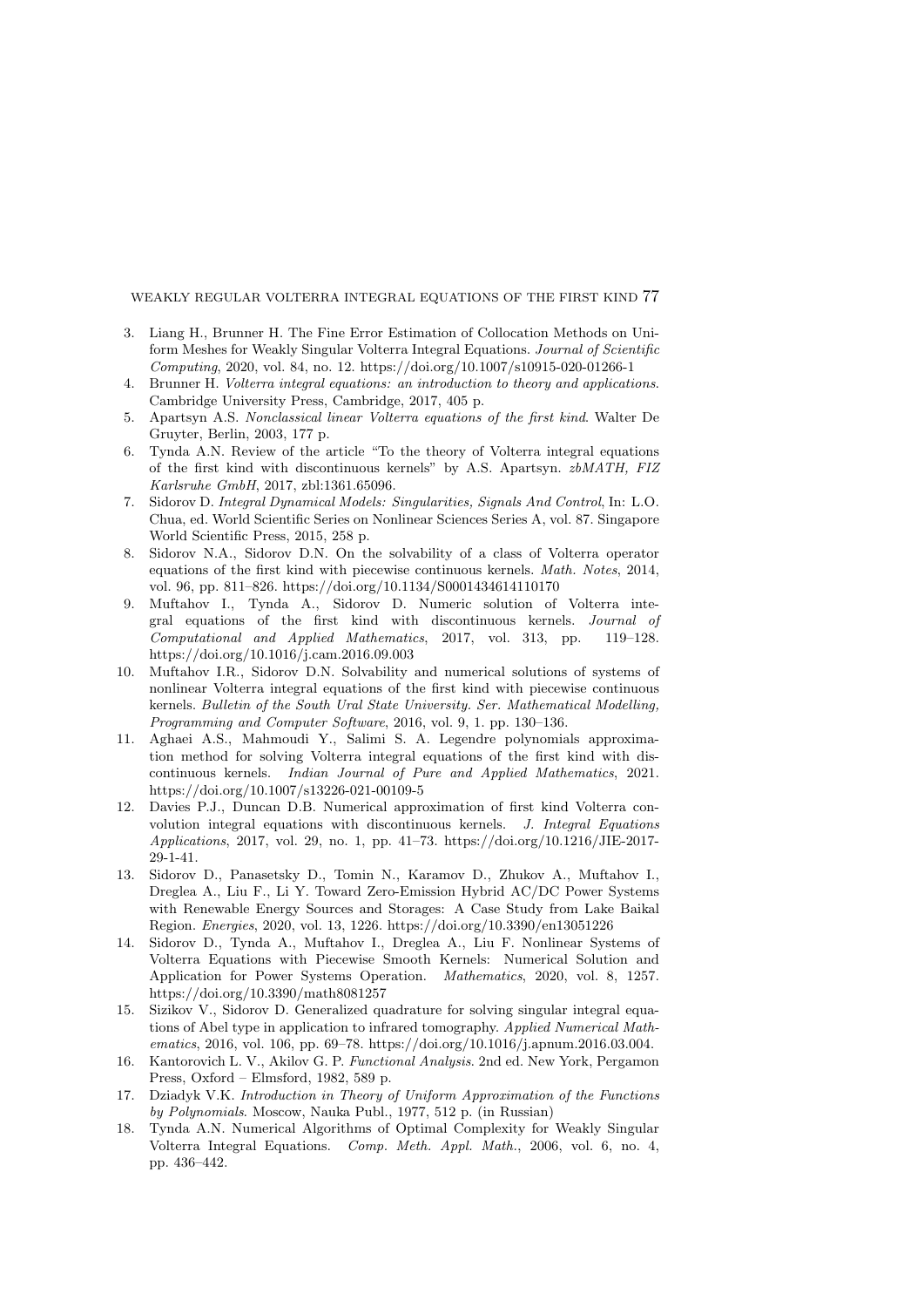- 19. Boykov I.V., Tynda A.N. Numerical Methods of Optimal Accuracy for Weakly Singular Volterra Integral Equations. Annals of Functional Analysis, 2015, vol. 6, pp. 114–133.
- 20. Zarei S., Noeiaghdam S. Advantages of the Discrete Stochastic Arithmetic to Validate the Results of the Taylor Expansion Method to Solve the Generalized Abel's Integral Equation. Symmetry, 2021, vol. 13, no. 1370. https://doi.org/10.3390/sym13081370
- 21. Noeiaghdam S., Dreglea A., Isik H., Suleman M. Comparative Study between Discrete Stochastic Arithmetic and Floating-Point Arithmetic to Validate the Results of Fractional Order Model of Malaria Infection. Mathematics, 2021, vol. 9, no. 1435. https://doi.org/10.3390/math9121435
- 22. Noeiaghdam S., Micula S., Nieto J.J. Novel Technique to Control the Accuracy of a Nonlinear Fractional Order Model of COVID-19: Application of the CES-TAC Method and the CADNA Library. Mathematics, 2021, vol. 9, no. 1321. https://doi.org/10.3390/math9121321
- 23. Noeiaghdam S., Micula S. Dynamical Strategy to Control the Accuracy of the Nonlinear Bio-mathematical Model of Malaria Infection. Mathematics, 2021, vol. 9 (9), no. 1031. https://doi.org/10.3390/math9091031
- 24. Noeiaghdam L., Noeiaghdam S., Sidorov D. Dynamical Control on the Homotopy Analysis Method for Solving Nonlinear Shallow Water Wave Equation. J. Phys.: Conf. Ser., 2021, vol. 1847. 012010. https://dx.doi.org/10.1088/1742- 6596/1847/1/012010
- 25. Noeiaghdam S., Sidorov D., Wazwaz A.M., Sidorov N., Sizikov V. The numerical validation of the Adomian decomposition method for solving Volterra integral equation with discontinuous kernel using the CESTAC method. Mathematics, 2021, vol. 9(3), no. 260. https://doi.org/10.3390/math9030260
- 26. Noeiaghdam S., Sidorov D., Zamyshlyaeva A., Tynda A., Dreglea A. A valid dynamical control on the reverse osmosis system using the CESTAC method. Mathematics, 2021, vol. 9(1), no. 48. https://dx.doi.org/10.3390/math9010048
- 27. Noeiaghdam S., Fariborzi Araghi M. A. A novel algorithm to evaluate definite integrals by the Gauss-Legendre integration rule based on the stochastic arithmetic: Application in the model of osmosis system. Mathematical Modelling of Engineering Problems, 2020, vol. 7 (4), pp. 577–586. https://doi.org/10.18280/mmep.070410
- 28. Noeiaghdam S., Dreglea A., He J. H., Avazzadeh Z., Suleman M., Fariborzi Araghi M.A., Sidorov D., Sidorov N. Error estimation of the homotopy perturbation method to solve second kind Volterra integral equations with piecewise smooth kernels: Application of the CADNA library. Symmetry, 2020, vol. 12(10), no. 1730. https://doi.org/10.3390/sym12101730
- 29. Noeiaghdam S., Sidorov D., V. Sizikov, N. Sidorov, Control of accuracy on Taylorcollocation method to solve the weakly regular Volterra integral equations of the first kind by using the CESTAC method. Applied and Computational Mathematics an International Journal, 2020. vol. 19 (1). pp. 81–105.
- 30. Noeiaghdam S., Sidorov D.N., Muftahov I.R., Zhukov A.V. Control of accuracy on Taylor-collocation method for load leveling problem. The Bulletin of Irkutsk State University. Series Mathematics, 2019, vol. 30 (2019), pp. 59–72. https://doi.org/10.26516/1997-7670.2019.30.59
- 31. Noeiaghdam S., Fariborzi M. A.A. Application of the CESTAC Method to Find the Optimal Iteration of the Homotopy Analysis Method for Solving Fuzzy Integral Equations. In: Allahviranloo T., Salahshour S., Arica N. (eds.) Progress in Intelligent Decision Science. IDS 2020. Advances in Intelligent Systems and Computing, 2021, vol. 1301. Springer, Cham. https://doi.org/10.1007/978-3-030-66501-2−49